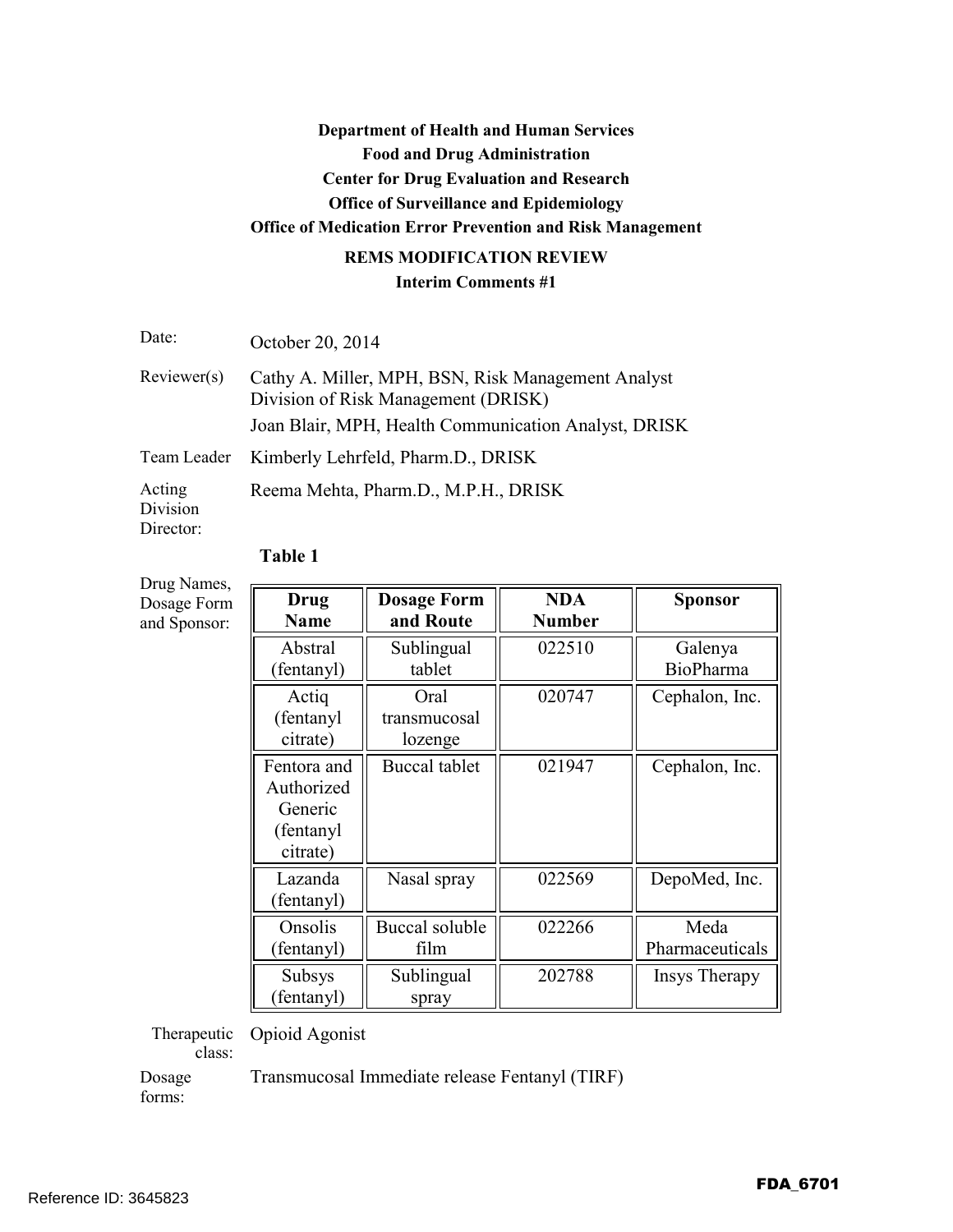**Table 2: TIRF REMS Modification #3 DMF 27320 Seq. No. 0009 received May**   $\sqrt{20}$ , 2014

| $-0, -0.1$                                                                                                                                                                             |                             |                                                                  |                               |  |
|----------------------------------------------------------------------------------------------------------------------------------------------------------------------------------------|-----------------------------|------------------------------------------------------------------|-------------------------------|--|
| Drug<br><b>Name</b>                                                                                                                                                                    | <b>NDA</b><br><b>Number</b> | <b>Suppl. Submitted Date;</b><br><b>Amendment Submitted Date</b> | Suppl. Number (Seq.<br>No.)   |  |
| Abstral                                                                                                                                                                                | 022510                      | May 21, 2014                                                     | S-014 (0089)                  |  |
| Actiq                                                                                                                                                                                  | 020747                      | May 21, 2014                                                     | $S-041(0041)$                 |  |
| Fentora<br>and<br>AG                                                                                                                                                                   |                             |                                                                  |                               |  |
| Lazanda                                                                                                                                                                                | 021947<br>022569            | May 21, 2014<br>May 21, 2014                                     | S-022 (0048)<br>$S-020(0115)$ |  |
| Onsolis                                                                                                                                                                                | 022266                      | May 21, 2014                                                     | S-014 (0120)                  |  |
| <b>Subsys</b>                                                                                                                                                                          | 202788                      | May 20, 2014                                                     | S-012 (0081)                  |  |
| Abbreviations: Amend.=Amendment; AG=Authorized Generic; DMF=Drug Master File;<br>LOA=Letter of Authorization; Seq. No.=Sequence Number; Suppl.=Supplement; NDA=New<br>Drug Application |                             |                                                                  |                               |  |

OND

Review Division: Division of Anesthesia, Analgesia and Addiction Products (DAAAP)

OSE RCM #: 2014-2057

TSI #: 290

 $n/a$  = not applicable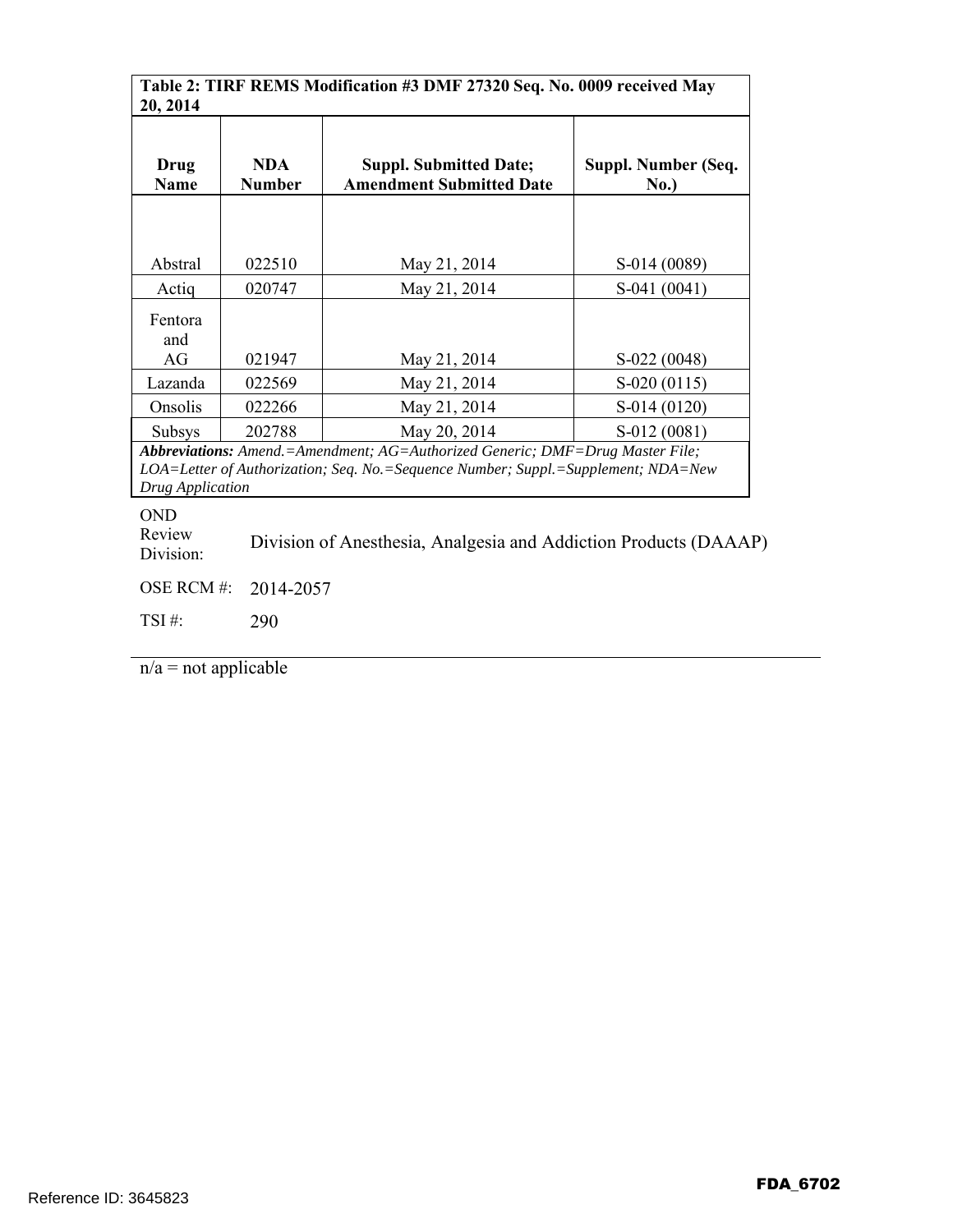| $\mathbf{1}$   |                                                                      |  |
|----------------|----------------------------------------------------------------------|--|
| 1.1            |                                                                      |  |
| 1.2            |                                                                      |  |
| 2              |                                                                      |  |
| 2.1            |                                                                      |  |
| 2.2            |                                                                      |  |
| $\mathfrak{Z}$ |                                                                      |  |
| 3.1            |                                                                      |  |
| 3.2            |                                                                      |  |
| 3.3            | REMOVAL OF 'ATTACHMENT 1' LIST OF TIRF MEDICINES/REPLACE WITH        |  |
|                |                                                                      |  |
| 3.4            | CRITERIA FOR INACTIVATION OF PATIENT-PRESCRIBER AGREEMENT (PPAF)  12 |  |
| 3.5            |                                                                      |  |
| 3.6            | REVISIONS TO ENHANCE KNOWLEDGE ABOUT CONVERSION OF TIRF MEDICINES14  |  |
| 3.7            | INFORMATION ABOUT THE TIRF REMS CASH CLAIM TRANSACTION PROCESS 15    |  |
| 3.8            | UPDATE THE TIRF REMS WEB PROTOTYPE / WEBSITE LANDING PAGE  18        |  |
| 4              |                                                                      |  |
| 5              |                                                                      |  |
| 5.1            |                                                                      |  |
| 5.2            |                                                                      |  |
| 5.3            |                                                                      |  |
| 5.4            | INDEPENDENT OUTPATIENT PHARM ENROLLMENT FORM (ATTACHMENT 11) 21      |  |
| 5.5            | CHAIN OUTPATIENT PHARM ENROLLMENT FORM (ATTACHMENT 12) 21            |  |
| 5.6            |                                                                      |  |
| 5.7            |                                                                      |  |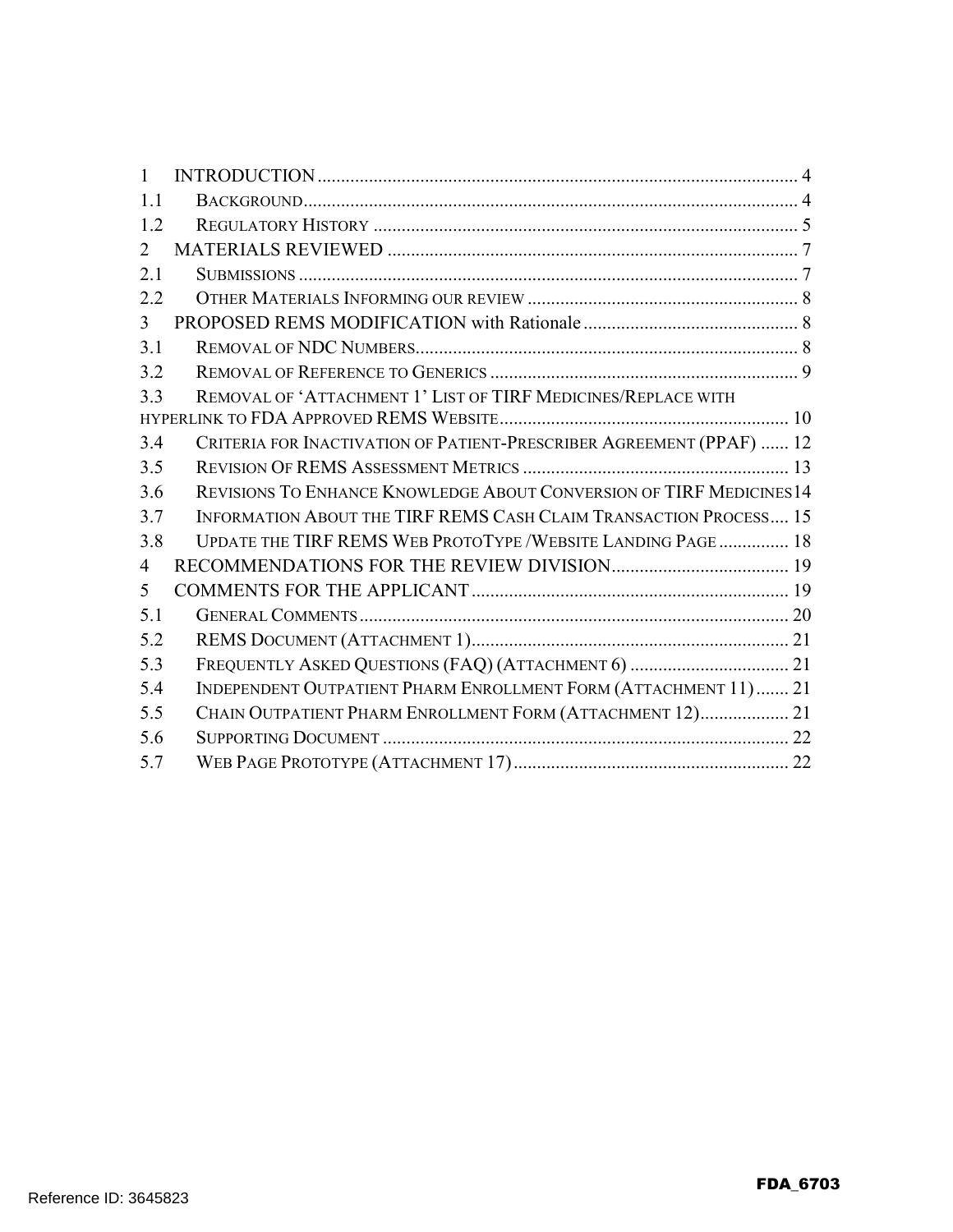#### **1 INTRODUCTION**

This is a review of the proposed risk evaluation and mitigation strategy (REMS) modification for the Transmucosal Immediate-Release Fentanyl (TIRF) REMS Single Shared System (SSS) submitted by the Transmucosal REMS Industry Group (TRIG) between March 12 and May 21, 2014 (see Table 2 on cover page 2 for detailed submission information).

#### **1.1 BACKGROUND**

TIRF medicines are short-acting fentanyl products indicated for the management of breakthrough pain in adults with cancer who are routinely taking other opioid pain medicines around-the-clock for pain.

The approved TIRF medicines include:

- Abstral (fentanyl) sublingual tablet
- Actiq (fentanyl citrate) oral transmucosal lozenge
- Fentora (fentanyl citrate) buccal tablet
- Lazanda (fentanyl) nasal spray,
- Onsolis (fentanyl) buccal soluble film
- Subsys (fentanyl) sublingual spray
- Approved generic equivalents of these products

The TIRF medicines are approved under a single shared system REMS that has the following goal and objectives:

- 1. Prescribing and dispensing TIRF medicines only to appropriate patients, which includes use only in opioid-tolerant patients.
- 2. Preventing inappropriate conversion between TIRF medicines.
- 3. Preventing accidental exposure to children and others for whom it was not prescribed.
- 4. Educating prescribers, pharmacists, and patients on the potential for misuse, abuse, addiction, and overdose of TIRF medicines.

The elements included in the program are Medication Guides (MG) for each individual TIRF medicine and the following elements to assure safe use (ETASU):

- Healthcare providers who prescribe TIRF medicines for outpatient use are specially certified
- TIRF medicines will only be dispensed by pharmacies that are specially certified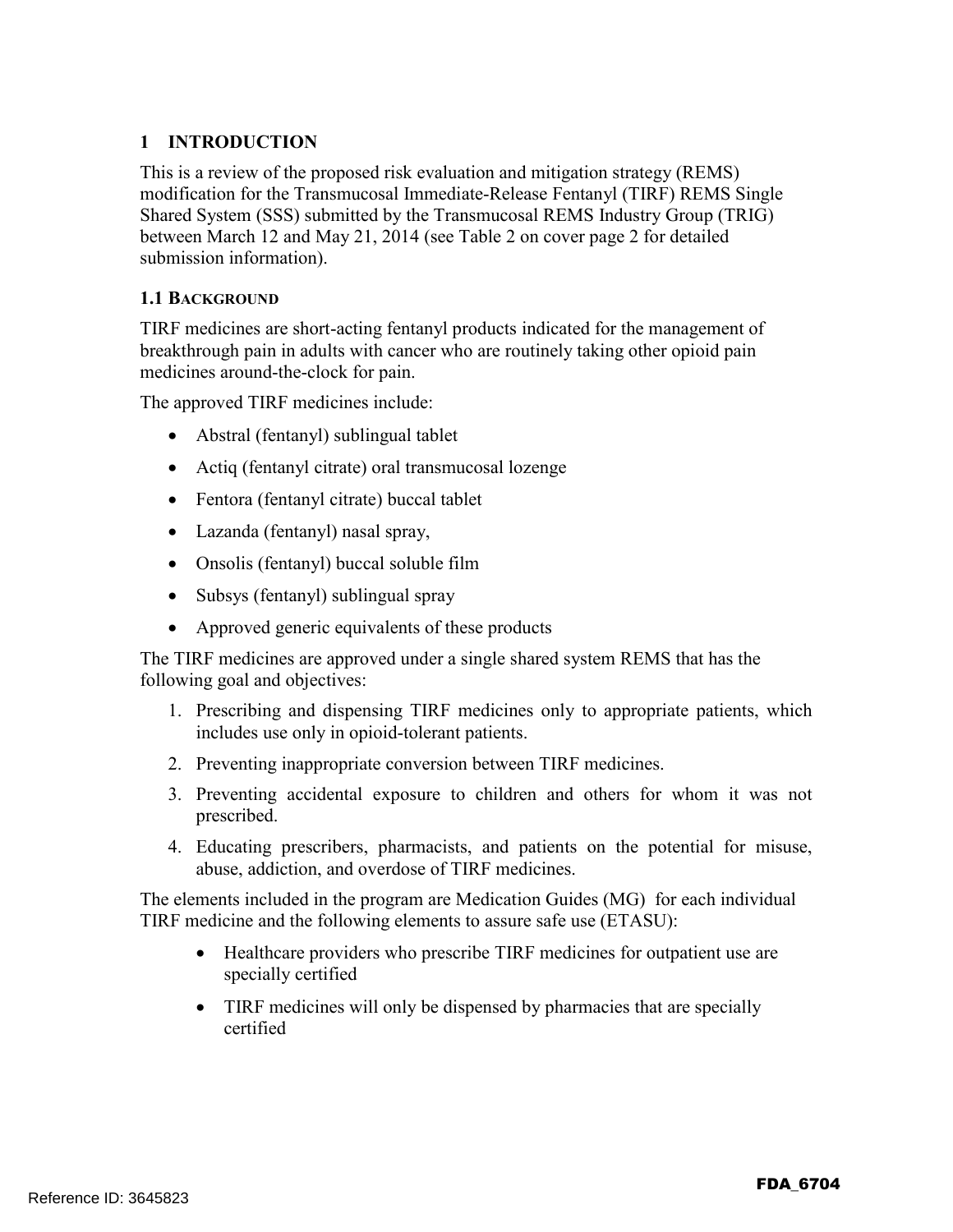• TIRF medicines will only be dispensed for outpatient use with evidence or other documentation of safe-use conditions.

The timetable for submission of TIRF REMS Access Program assessments is at 6 and 12 months from the date of the initial REMS approval, and annually thereafter.

#### **1.2 REGULATORY HISTORY**

As described in the DRISK December 2011 REMS review<sup>1,</sup> FDA determined that all TIRF products were required to have a REMS to ensure that the benefits of the drug outweighed the increased risks of misuse, abuse, addiction, overdose and serious complications due to medication errors. The SSS TIRF REMS program was approved on December 28, 2011, and REMS modifications were approved on June 5,  $2012^2$  and November 7, 2013<sup>3</sup>. The currently approved TIRF REMS consists of a MG, ETASU, an implementation system, and a timetable for submission of assessments of the REMS.

The regulatory history associated with this proposed TIRF REMS modification is as follows:

On May 20, 2014, the TIRF SSS REMS Sponsors submitted proposed modifications to the REMS for review and consideration to DMF 27320, following communications between the TIRF REMS Industry Group (TRIG) and Vaishali Jarral, Officer of Surveillance and Epidemiology (OSE) Project Manager that were a result of internal discussions about select elements of the TIRF REMS Program<sup>4</sup>:

- **On February 5, 2014, FDA** communicated to the TRIG, via email, suggestions for the next TIRF REMS Modification (#3) which had been discussed during previous months with the workgroup. The purpsose of these changes were to minimize administrative redundancy when revisions to individual TIRF products labeling or packaging occur (see Appendix A) :
	- o Removing NDC numbers from TIRF REMS Pharmacy Enrollment Forms
	- o Removing 'Attachment A' from the TIRF REMS document and all TIRF appended materials. This request also included a recommendation to add a page to the TIRF REMS Access Program website containing a listing of currently approved TIRF REMS products, Sponsor Names, Contact phone numbers and link to product specific information for each product, as well as the statement "The TRIG attests that the table will only include

<sup>&</sup>lt;sup>1</sup> DRISK Final TIRF REMS Review December 27, 2011 (G. Toyserkani)

<sup>2</sup> DRISK TIRF REMS Modification #1 Review DARRTS June 1, 2012 (M. Moncur)

<sup>&</sup>lt;sup>3</sup> DRISK TIRF REMS Modification #2 Review DARRTS October 31, 2013 (K. Lehrfeld)

<sup>&</sup>lt;sup>4</sup> The TIRF Implementation Workgroup is an internal group of FDA staff from the DRISK, the Division of Anesthesia, Analgesia and Addiction Products (DAAAP), the Office of Center Director (OCD), the Office of Compliance (OC) and the Office of Generic Drugs (OGD) who meet biweekly to discuss current issues pertaining to the TIRF REMS Access Program.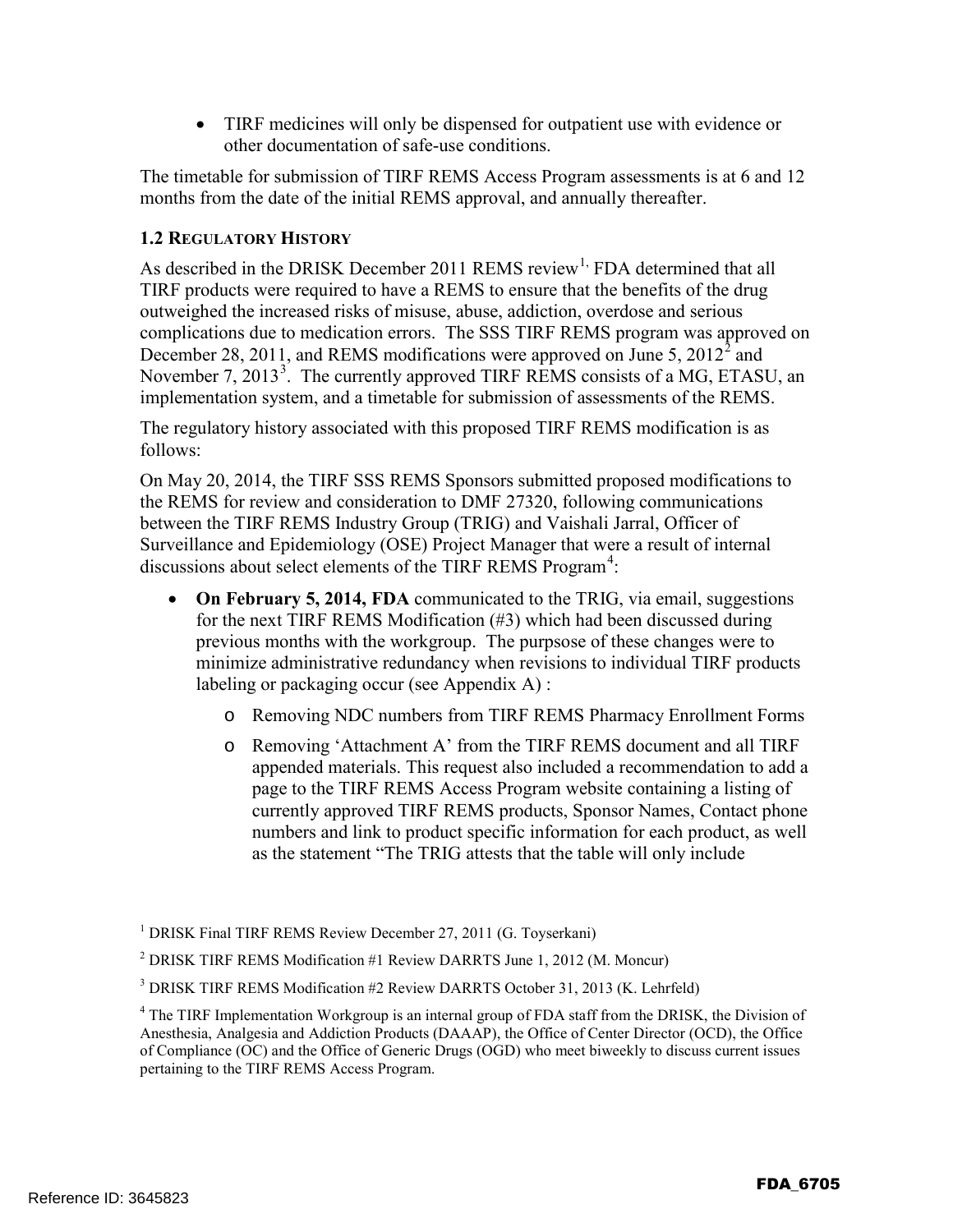products listed in the link titled 'List of approved application numbers and sponsors' on the FDA Approved REMS website".

- o Remove reference to generics for individual products, replacing instead with an asterisk/footnote that the table includes approved generic equivalents of the covered products, in Table 1 of the Education Program.
- **On February 18, 2014**, the TRIG responded to the 2/8/2014 email (See Appendix B) and accepted all requested revisions. In addition, as previously discussed and agreed upon between the Agency and the TRIG during the review of the TIRF REMS 12-Month Assessment report<sup>5</sup>, the TRIG proposed removal of language from the REMS Supporting Document about deactivation of patients shown to have multiple prescribers in an overlapping timeframe due to concerns of non-compliance. The TRIG explained that they have a limited view of data and is unable to confirm or rule out doctor-shopping behavior because it may result in legitimate patient-access issues.
- **On March 24, 2014** the TRIG sent an email communication that included the previously agreed upon TIRF REMS modifications along with the following additional proposed modifications:
	- o Revised/editted select language in the Patient Counseling section of the Education Program to strengthen certain information about converting from one TIRF medicine to a different TIRF medicine, and emphasizing TIRF medicines are not equivalent to any other fentanyl product, including TIRF medicines, on a microgram-per-microgram basis, except generic equivalents, based on KAB survey results
	- o Revised the Outpatient Pharmacy Overview document and Frequently Asked Questions (FAQs) with added information about the TIRF REMS Cash Claim process, including defining a Cash Claim, and how to correctly process these claims through TIRF REMS Access Program using the REMS Cash BIN 014780.
	- o Revised the TIRF REMS Access Program website per agreed upon TIRF REMS modifications agreed upon and outlined above.
	- $\circ$  Revised assessment metrics with FDA/TRIG agreed upon metrics<sup>6</sup>
- **On April 22, 2014,** Office of Surveillance and Epidemiology (OSE) sent an email communication to the TRIG that acknowledged receipt of the proposed TIRF REMS Modifications to-date, and provided instructions for formally submitting a REMS Modification.

 $<sup>5</sup> DRISK$  12-Month TIRF REMS Assessment Report DARRTS October 16, 2013 (I. Cerny)</sup>

<sup>6</sup> The TIRF REMS Assessment was evaluated in a separate OSE/DRISK Review DARRTS June 19, 2014 (I. Cerny) and is also part of ongoing negotiations/discussion between the DRISK TIRF REMS Assessment team and the TRIG.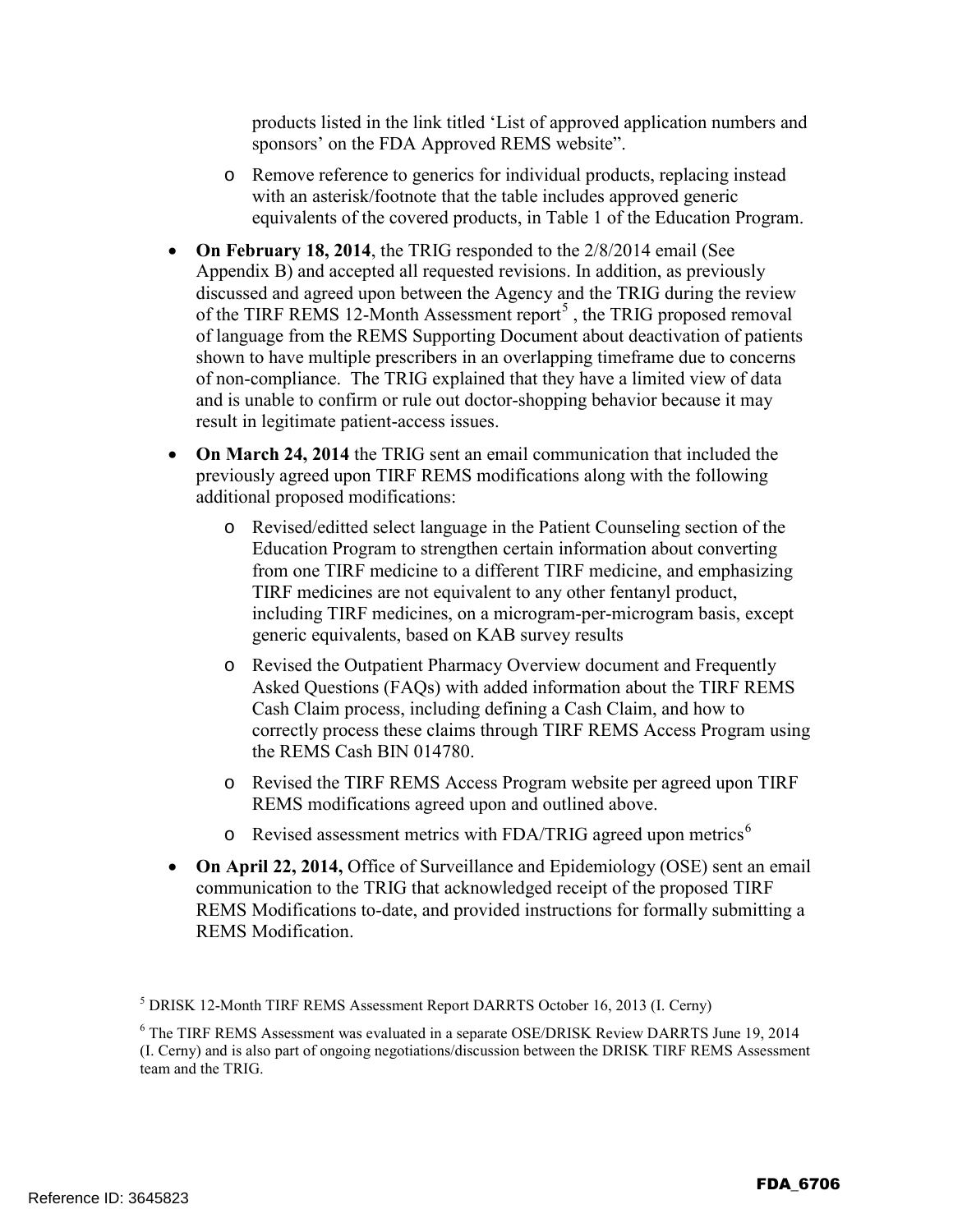- **On May 16, 2014,** an email information request was sent to the TRIG following internal discussions by the TIRF REMS Implementation Work Group that requested clarification from the TRIG on their proposal to add information in the Outpatient Pharmacy Overview document and FAQ about the TIRF REMS Cash Claim process (See Appendix C).
- On May 30, 2014, the TRIG responded to the Agency's May 16, 2014 information request and subsequent proposal to the TIRF REMS modification, which is discussed below in Sections 3 and 4. (See Appendix D)
- **On May 20, 2014,** the TRIG submitted to DMF 27320 Proposed TIRF REMS Modification #3, with proposed modifications to the TIRF REMS as previously discussed. All TIRF REMS Sponsors subsequently submitted prior approval supplement/Proposed REMS Modification letters referencing DMF 27320 between May 20 and May 21, 2014 (see Table 2 on Page 2 for detailed submission information). The proposed modifications as previously discussed above included the following:
	- 1. Revise REMS materials to eliminate product specific information (NDC numbers and reference to generics) which does not impact the safe use of TIRF Products
	- 2. Revise REMS materials to reference the currently approved TIRF products list on the FDA Approved REMS website rather than including throughout the REMS material as 'Attachment A'
	- 3. Revise the criteria in the REMS and REMS Supporting Document for triggers for inactivation of patient PPAF, including remove reference to deactivating patients shown to have multiple prescribers in an overlapping timeframe
	- 4. Revise the REMS Supporting Document to include revised assessment metrics into the REMS Supporting Document, reviewed by the DRISK Assessment team under separate cover<sup>7</sup>
	- 5. Revise select Education Program material to emphasize and strengthen appropriate conversion and patient counseling information.
	- 6. Revise the pharmacy overview, FAQ documents, and select enrollment forms (independent and outpatient pharmacy enrollment forms), to add information about TIRF REMS Cash Claims in order to better clarify and define the TIRF REMS Cash Claim and required transaction process
	- 7. Revise the TIRF REMS Access website to incorporate items above and link respective Prescribing Information and MG to DailyMed

### **2 MATERIALS REVIEWED**

#### **2.1 SUBMISSIONS**

The following submissions were reviewed for the proposed TIRF REMS modification:

<sup>7</sup> DRISK 18-Month REMS Assessment Report Review dated June 18, 2014. Reviewer: I. Cerny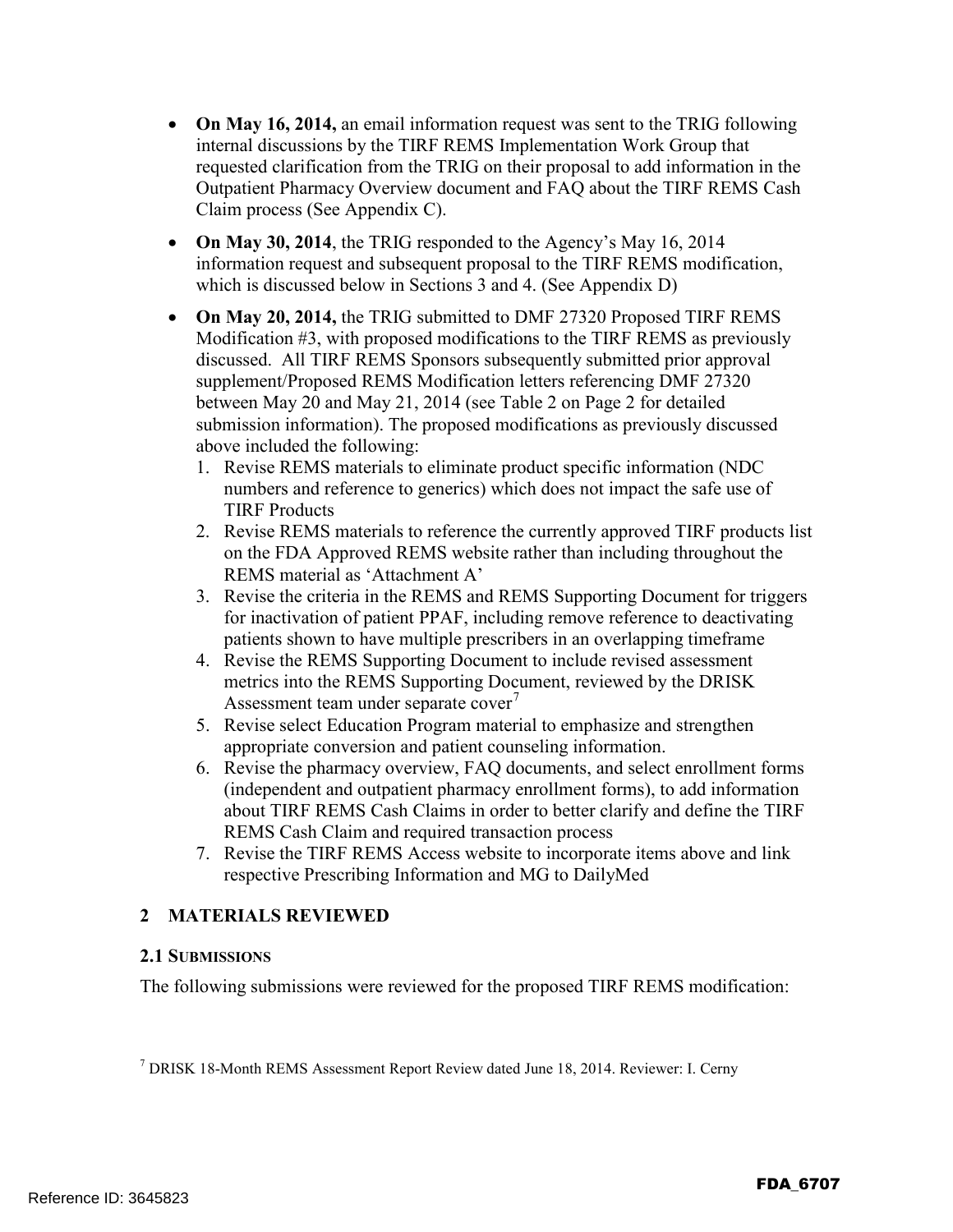- TIRF REMS Industry Group (TRIG) versus Drug Master File (DMF 27320) Transmucosal Immediate Release Fentanyl (TIRF) Access Program REMS Modification received May 20, 2014 (Seq. No. 009) and to individual applicant holders as per table below
- TIRF REMS Industry Group (TRIG) versus Accenture versus McKesson Specialty Health TIRF REMS Correspondence received May 30, 2014 (Seq. No. 010)

#### **2.2 OTHER MATERIALS INFORMING OUR REVIEW**

- Cerny, I. DRISK Review of third (24 month, October 29, 2012 to October 28, 2013) Risk Evaluation and Mitigation Strategy (REMS) Consolidated Assessment Report for TIRF Agents dated June 19.
- Email communications between FDA/OSE and the TRIG, as identified above in Section 1.2 Regulatory History and appended to this review

#### **3 PROPOSED REMS MODIFICATION WITH RATIONALE**

#### **3.1 REMOVAL OF NDC NUMBERS**

The Agency proposed this modification to revise select REMS materials to eliminate product specific information (NDC numbers) and replace with a link on the TIRF REMS Access Program website that references the information for interested stakeholders. The TIRF Implementation Working Group determined that this revision will reduce burden on the Agency and TRIG for modifications to add or remove product NDC numbers.<sup>8</sup> Agreement was made that removal of this information and replacement with a link to this information that the TRIG will attest to keeping up to date will not impact the safe use of the TIRF products and minimizes the need for repeated modifications as the program continues to grow.<sup>9</sup> The impacted REMS materials include:

- 1. Independent Outpatient Pharmacy Enrollment Form
	- a. Page 3 (deleted)
- 2. Chain Outpatient Pharmacy Enrollment Form
	- a. Page 5 (deleted)
- 3. TIRF REMS Website Prototype
	- a. See Section 3.8 below for details

*Reviewer Comments:* DRISK has reviewed the Sponsor's latest submission May 20, 2014, and we agree with this proposal to create a new document titled "TIRF

<sup>&</sup>lt;sup>8</sup> TIRF Implementation Workgroup meets bi-weekly to discuss ongoing issues surrounding the TIRF REMS program. The workgroup is comprised of selected members from DRISK, DAAAP, Office of Compliance (OC), Office of Generic Drugs (OGD) and Office of Center Director (OCD)

 $9$  TRIG and FDA/OSE email communications dated February 5, 2014 and February 18, 2014 discussing proposed modifications (Section 1.2)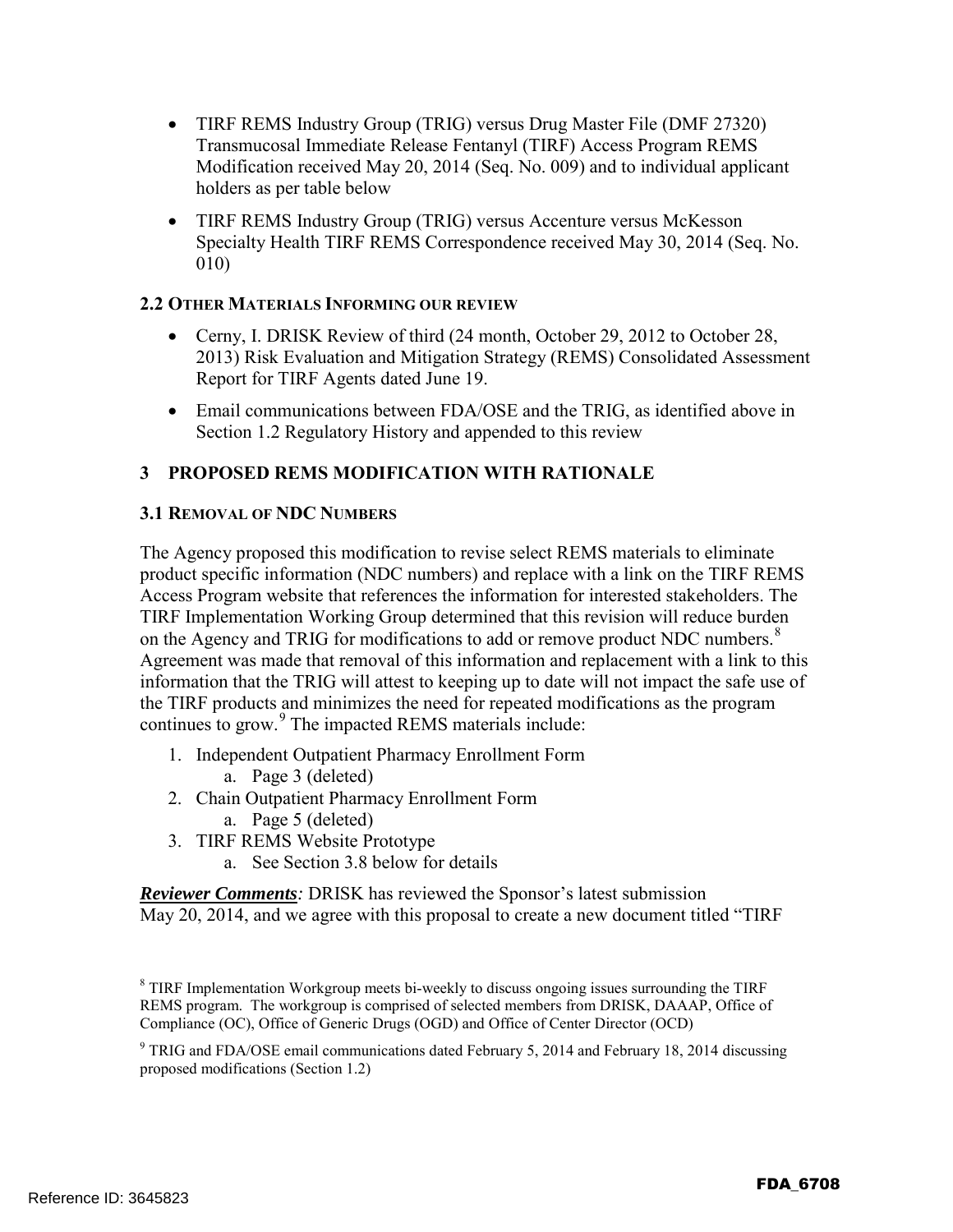Products with NDC Numbers" which will be available as a PDF link on the TIRF REMS Access website Resources for Pharmacies and Resources for Distributors tabs.

However, we have additional recommendations.

- 1. The TRIG proposal included a hyperlink that referred stakeholders to the main www.TIRFREMSaccess.com site with additional directions to navigate through the Resources tabs to reach the appropriate web page that houses the 'TIRF Products with NDC numbers' pdf hyperlink. TRIG's proposed link to the main TIRF REMS Access Page with direction to navigate to specific tabs is not appropriate In an effort to minimize the need to navigate from the main page through multiple pages of the TIRFREMSaccess.com website required to reach the "TIRF Products with NDC numbers" pdf , please hyperlink directly to the pdf (i.e. www.TIRF REMSaccess.com/XXX).
- 2. The direct hyperlink to the pdf document "TIRF Products with NDC Numbers" pdf webpage should be included on the Independent outpatient pharmacy enrollment form and the Chain outpatient pharmacy enrollment form as indicated in our marked up track changes documents attached to this review. .
- 3. Submit a mock-up of the "TIRF Products with NDC Numbers" pdf document as part of the TIRF REMS Program Website Prototype.

Our full recommendations are provided in Section 5 along with accompanying Attachments that include DRISK comments and track change documents.

#### **3.2 REMOVAL OF REFERENCE TO GENERICS**

The Agency proposed this modification to revise select REMS materials to eliminate the reference to generics for specific products which does not impact the safe use of TIRF, and replace the reference to generics with (\*\*) in the title of the table (i.e. Products \*\* Covered Under this Program), and an accompanying footnote stating "This includes approved generic equivalents of these products". As discussed above in Section 3.1, this revision originated from internal discussions about certain aspects of the TIRF REMS program that prompt repeated administrative process and modifications including the addition of generic drug names to select REMS material. Agreement was made that removal of this information and replacing with the referenced (\*\*) and footnote did not impact the safe use of the TIRF products and minimizes the need for repeated modifications as the program continues to grow. Impacted REMS materials include:

- 1. Education Program for Prescribers and Pharmacists
	- a. Page 17-19 table
	- b. TIRF REMS Access Program Web Page 45-47

*Reviewer Comments:* DRISK has reviewed the Sponsor's latest submission dated May 20, 2014, and we agree with this proposal. Our full recommendations are provided in Section 5 along with accompanying Attachments that include DRISK comments and track change documents.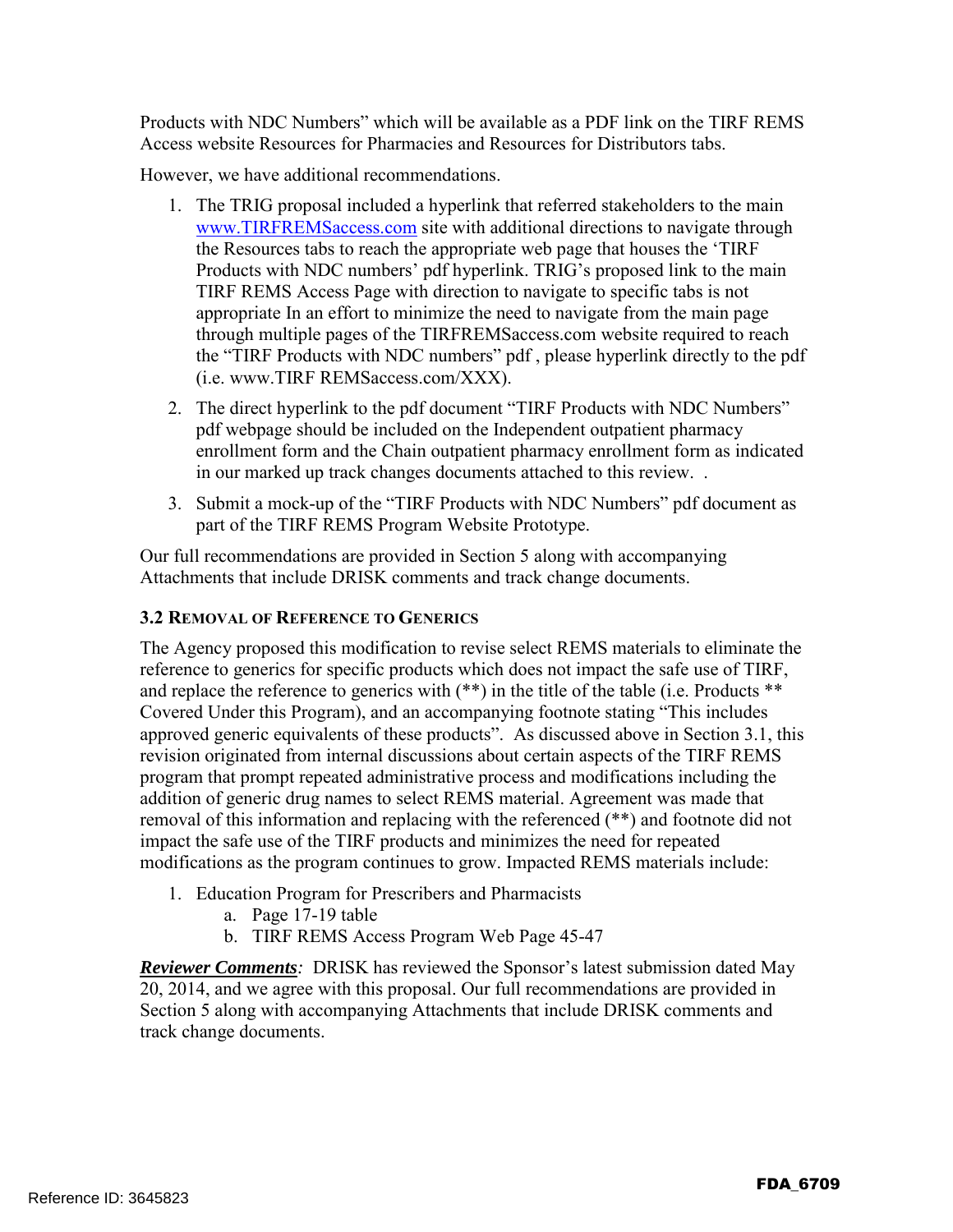#### **3.3 REMOVAL OF 'ATTACHMENT 1' LIST OF TIRF MEDICINES/REPLACE WITH HYPERLINK TO FDA APPROVED REMS WEBSITE**

The Agency proposed this modification to remove 'Attachment 1' list of TIRF medicines in select REMS documents and replacing the list with a hyperlink that redirects the user to FDA Approved Risk Evaluation and Mitigation Strategy (REMS) website. As discussed above in Section 3.1, this revision originated from internal discussions about certain aspects of the TIRF REMS program that prompt repeated administrative process and modifications including the product list (Attachment 1/Table 1) which appears repetitively throughout select REMS material. Agreement was made that removal of this information did not impact the safe use of the TIRF products and minimizes the need for repeated modifications as the program continues to grow. The impacted REMS materials include:

- 1. TIRF REMS Document
	- a. Page 3/f
	- b. Page 8/c
	- c. Page 9/c
	- d. Page 11/c
	- e. Page 16 III.
- 2. TIRF REMS Supporting Document
	- a. Page 3-5
	- b. Page 40-41
- 3. Overview for Prescribers
	- a. Page 1
	- b. Page 6
- 4. Prescriber Enrollment Form
	- a. Page 1 (No. 6 attestation statement)
	- b. Page 4 (deleted)
	- c. TIRF REMS Access Program Web Page 71
- 5. Overview for Patients and Caregivers
	- a. Page 1
	- b. Page 3 (deleted)
- 6. Independent Outpatient Pharmacy Overview
	- a. Page 1
	- b. Page 7 (deleted)
- 7. Chain Outpatient Pharmacy Overview
	- a. Page 1
	- b. Page 7 (deleted)
- 8. Closed System Outpatient Pharmacy Overview
	- a. Page 1
	- b. Page 6 (deleted)
- 9. Independent Outpatient Pharmacy Enrollment Form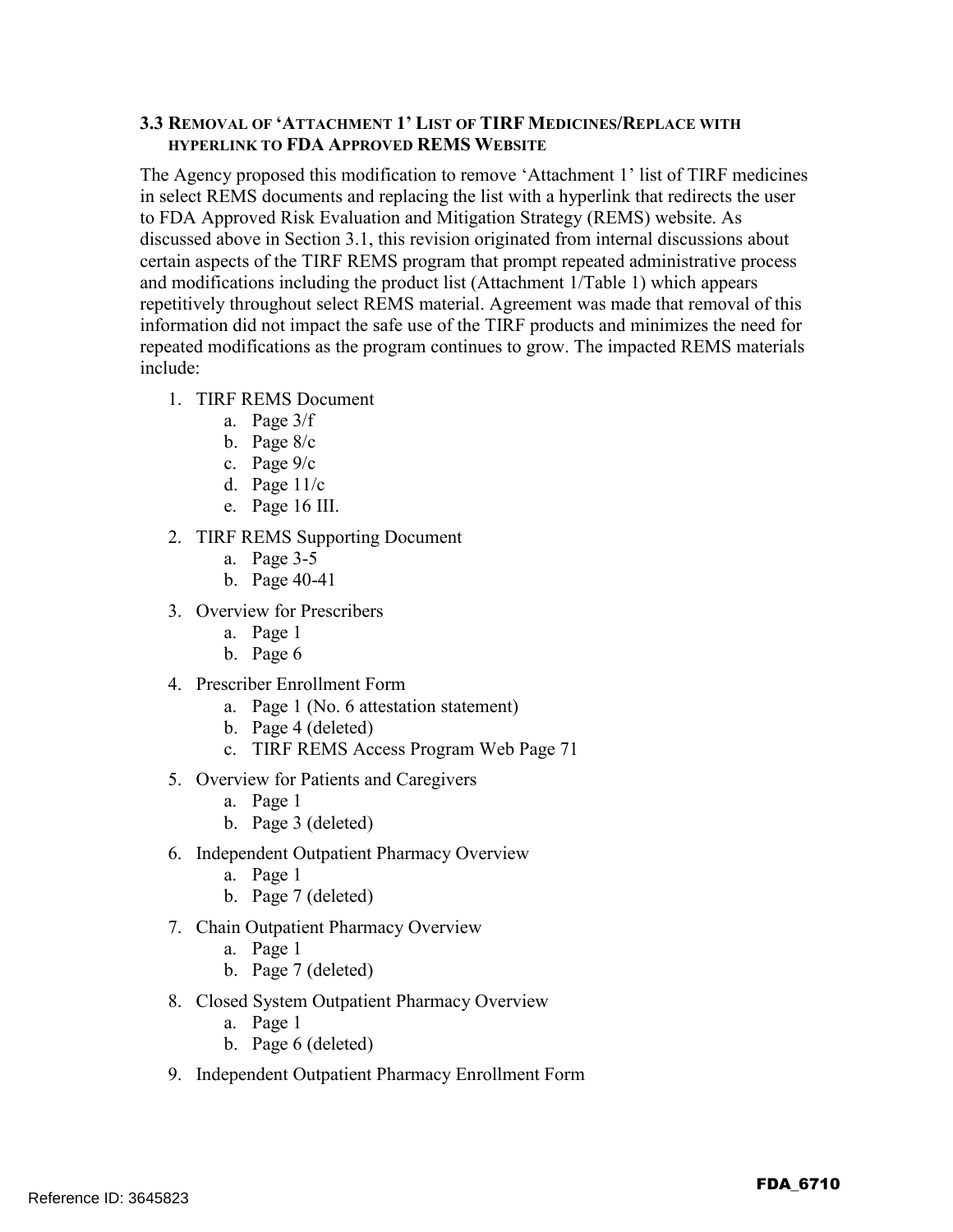- a. Page 1
- b. Page 5 (deleted)
- c. TIRF REMS Access Program Web Page 88-89
- 10. Chain Outpatient Pharmacy Enrollment Form
	- a. Page 1 (No. 3 attestation statement)
	- b. Page 6 (deleted)
	- c. TIRF REMS Access Program Web Page 99-100
- 11. Closed System Outpatient Enrollment Form
	- a. Page 1 (No. 3 attestation statement)
	- b. Page 3 (deleted)
- 12. Inpatient Pharmacy Enrollment Form
	- a. Page 1 (No. 3 attestation statement)
	- b. Page 3 (deleted)
	- c. TIRF REMS Access Program Web Page 80
- 13. Distributor Enrollment Form
	- a. Page 1
	- b. Page 3 (deleted)
- 14. TIRF Website Prototype and TIRF Website Landing Page
	- a. See Section 3.8 below

*Reviewer Comments:* DRISK has reviewed the Sponsor's latest submission dated May 20, 2014, and we agree with the removal of Attachment 1 as previously discussed, throughout REMS and REMS appended material, in order to reduce redundancy throughout the material, however we have additional recommendations.

We agree that the information included on the FDA Approved REMS website (i.e. pharmaceutical manufacturer, contact information per product and NDA numbers) for TIRF products is beneficial for a select group of industry stakeholders, and therefore, a link to this information ( "List of Application Numbers and Sponsors" at http://www.fda.gov/downloads/Drugs/DrugSafety/PostmarketDrugSafetyInformationforP atientsandProviders/UCM309784.pdf ) should be provided in the REMS supporting document. Since it is relevant only to the Agency and TRIG members, it is appropriate for it to only be located in the REMS Supporting Document.

Since this information is less relevant for patients, providers and pharmacists and distributors, it is not necessary for this link to be included in the REMS appended materials. Therefore, we recommend including a link to the new webpage you created and submitted as Page 148 in the draft Website Prototype in the TIRF REMS document and appended materials wherever you have removed a reference to Attachment 1.

Furthermore, we recommend revising the table on Page 148 in the draft Website Prototype document as follows: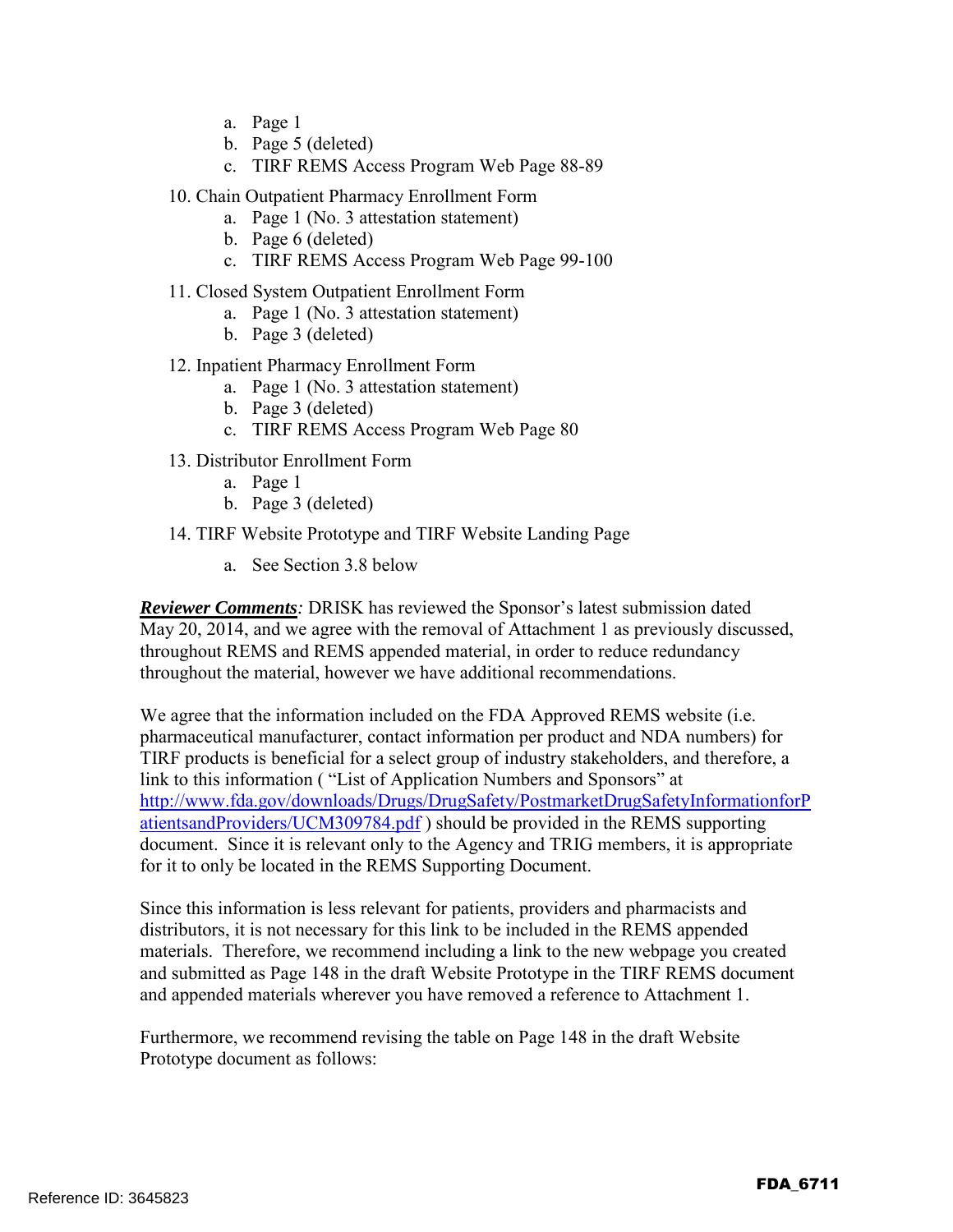- 1. The table submitted should have only the column titles filled in. The remainder of the table should be blank.
- *2.* Add the following attestation statement to Page 148 in the draft Website prototype document that reads: *The TRIG attests that the table above will only include products listed in the link titled 'List of approved application numbers and sponsors' on the FDA Approved REMS website.*

Our full recommendations are provided in Section 5 along with accompanying Attachments that include DRISK comments and track change documents.

#### **3.4 CRITERIA FOR INACTIVATION OF PATIENT-PRESCRIBER AGREEMENT FORM (PPAF)**

The TRIF proposed a modification to revise the criteria for the description of triggers that will inactive a patient's PPAF, including the removal of the criteria of 'patients who receive prescriptions for TIRF medicines from multiple prescribers within an overlapping time frame, that is suggestive of misuse, abuse, or addiction'. The modification also proposes the addition of criteria that will trigger inactivation of a patient PPAF. The current TIRF REMS has only one criteria listed which is "the patient has not filled a prescription for more than six (6) months. This revision proposes adding the following:

- PPAF has expired
- Patient is deceased
- Patient chooses to no longer participate in the TIRF REMS Access Program
- Substantive changes to the TIRF REMS Access Program

The impacted REMS materials include:

- 1. TIRF REMS Document
	- a. Page 14/e
- 2. TIRF REMS Supporting Document
	- a. Page 19

*Reviewer Comments*: The TRIG's proposed revisions to eliminate the trigger involving patient receipt of prescriptions from multiple prescribers were prompted by discussions during and subsequent to the DRISK review of the TIRF REMS 12-Month Assessment report<sup>10</sup>, at which time agreement was reached to eliminate this criteria trigger due data provided by the TRIG that illustrated false positive results for this metric along with the added criteria that trigger inactivation listed above.<sup>11</sup> Given this information, we agree with this proposed revision.

The TRIG proposed the addition of the other criteria listed above, which would trigger the inactivation of a patient PPAF. We note that neither the 12-Month nor the 24-Month

<sup>&</sup>lt;sup>10</sup> Cerny, I. TIRF REMS 12-Month REMS Assessment Review dated October 16, 2013.

 $11$  Jarral V. OSE communication to the TRIG including agreed upon triggers for inactivation of patient PPAF dated September 20, 2013.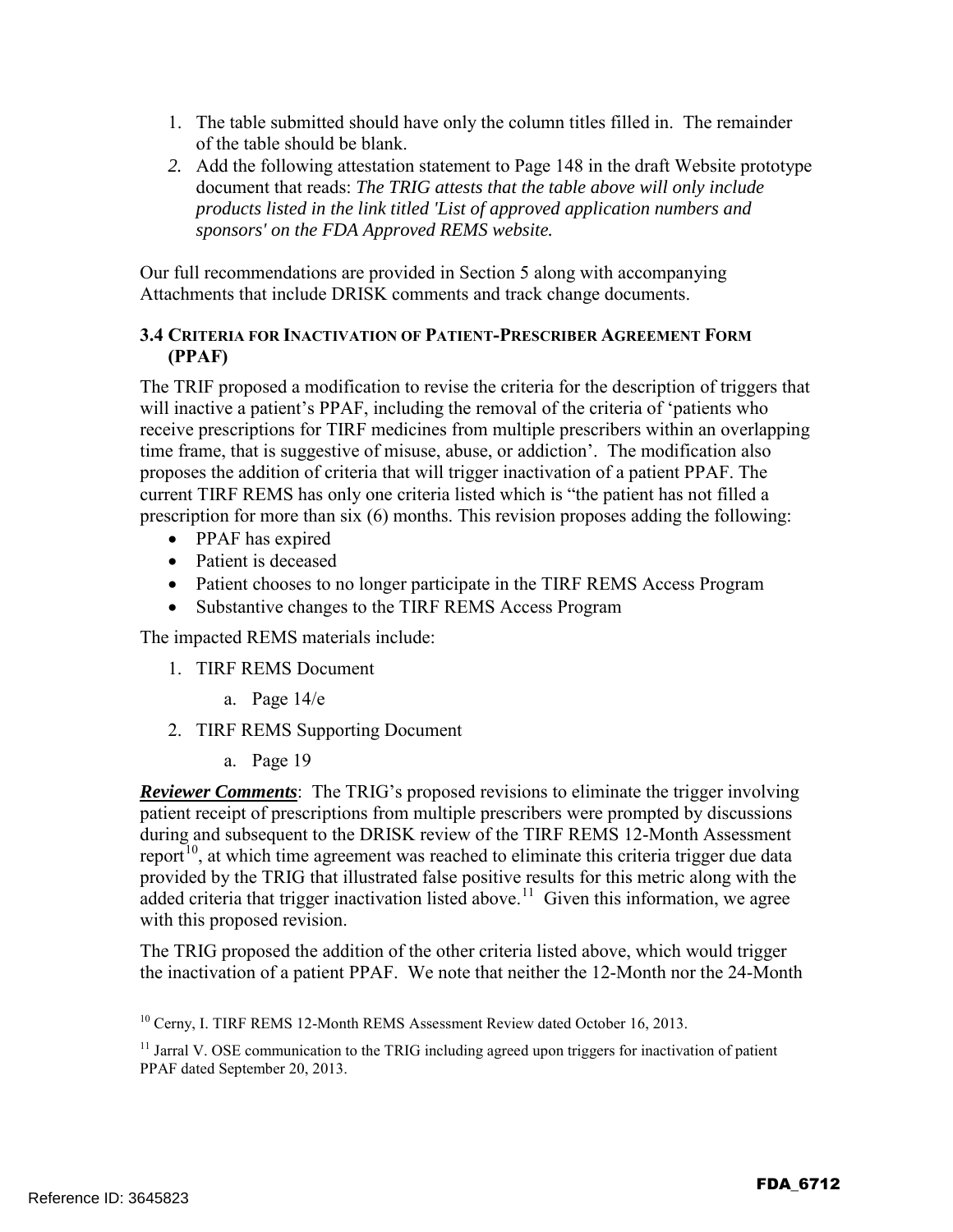TIRF REMS Assessment Report found any cases of patients being inactivated during the reporting period.12 However, this reviewer finds it a feasible possibility the current specific criteria for patient inactivation may lack clarity and it is reasonable to propose added language to emphasize this information. And though we agree with the criteria added to include *PPAF has expired, Patient is deceased and Patient chooses to no longer participate in the TIRF REMS Access Program*, we do not agree with adding the criteria for when *Substantive changes to the TIRF REMS Access Program*. The TIRF REMS Access Program is a large and complex program with many moving parts. This criteria item is broad and ambiguous which could lead to confusion about what does and what does not constitute "substantive changes". Therefore, we recommend removing it from the proposed list of criteria. Our recommendations are provided in Section 5 along with accompanying Attachments that include DRISK comments and track change documents.

#### **3.5 REVISION OF REMS ASSESSMENT METRICS**

This modification proposes revisions to the select TIRF REMS Assessment Plan metrics. The impacted REMS materials include:

- 1. TIRF REMS Supporting Document
	- a. Pages 29-34

*Reviewer Comments*: The TRIG's proposed revisions to the TIRF REMS Assessment plan that were included in the May 20, 2014 submission were based on numerous discussions between the TRIG and the TIRF REMS Assessment reviewer, along with subsequent discussions during bi-weekly TIRF REMS Implementation Workgroup meetings, which occurred between the time of the 24-Month Assessment report submission on December 27, 2013, and the TRIG's May 20, 2014 submission of the TIRF REMS Modification. We note that the DRISK TIRF REMS 24-Month Assessment review was not finalized at the time of the May 20 TIRF REMS Modification submission, therefore, internal negotiations regarding the TIRF REMS Assessment plan were still underway. Therefore, following the May 20, 2014 TIRF REMS modification submission, and in conjunction with complete of DRISK TIRF REMS 24-Month Assessment Review on June 18, 201413, additional modifications to the TIRF REMS Assessment plan were agreed upon and communication to the TRIG in the FDA August 21, 2014 REMS Assessment Acknowledgement/REMS Plan Revision communication to the TRIG.<sup>14</sup> Therefore, those revisions supersede revisions provided by the TRIG in the current TIRF REMS Modification submitted May 20, 2014.

Subsequently, as part of our comments to the TRIG for this TIRF REMS Modification review, we request a revision to the TIRF REMS Assessment Plan submitted with this

<sup>&</sup>lt;sup>12</sup> TRIG 12-Month TIRF REMS Assessment Report, submitted December 20, 2012, and TRIG 24-Month TIRF REMS Assessment Report submitted December 27, 2013.

<sup>&</sup>lt;sup>13</sup> Cerny, I. TIRF 24-Month Assessment Report Review dated June 18, 2014.

<sup>&</sup>lt;sup>14</sup> DAAAP REMS Assessment Acknowledgement/REMS Plan Revision for TIRF REMS sent to the TRIG August 21, 2014.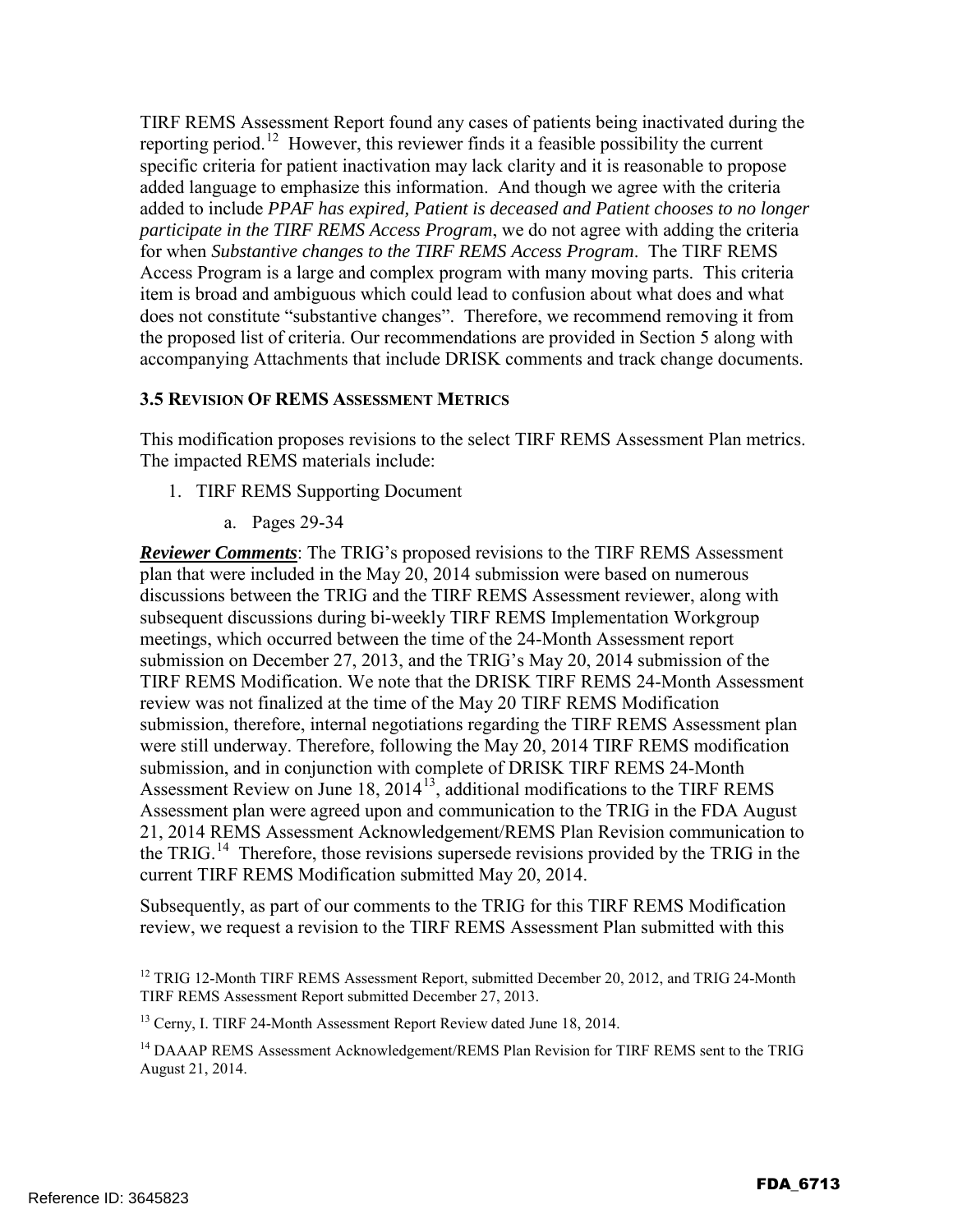proposed REMS modification to align with the August 21, 2014 REMS Assessment Acknowledgement/REMS Plan Revision communication sent by DAAAP. Additionally, we request revisions to the TIRF REMS Supporting Document that reflect updates to the audit plan, as reflect in the revised TIRF REMS Assessment Plan and acknowledged by the TRIG<sup>15</sup> where they cite regarding the addition of  $4(b)$  - yearly audits of 5 inpatient pharmacies "The results of yearly inpatient audits will be included in 48-month report rather than the 36-month since a process does not yet exist in the TIRF REMS Access program for auditing inpatient pharmacies. The TRIG will need time to design a process to accomplish inpatient pharmacy audits; and, as a result, the inpatient pharmacy audit data will not be available in time for reporting in the 36-month assessment. Closedsystem pharmacy audit information will, however, be available and be included in the 36 month report."

Our recommendations to include the revised TIRF REMS Assessment plan with additional information on the audit plan in the TIRF REMS Supporting Document are provided in Section 5 along with accompanying Attachments that include DRISK comments and track change documents.

#### **3.6 REVISIONS TO ENHANCE KNOWLEDGE ABOUT CONVERSION OF TIRF MEDICINES**

The TRIG states that they are proposing this modification to emphasize and strengthen risk messaging about the conversion of TIRF medicines based on prescriber survey and knowledge assessment results that demonstrated low comprehension of this concept.<sup>16</sup> The impacted REMS materials and proposed revisions include:

- 1. Education Program for Prescribers and Pharmacists
	- a. Page 14 Appropriate Conversion Bullet 1 '**bolded font'** as follows:

TIRF medicines are **not equivalent** to any other fentanyl product, including another TIRF medicine, on a microgram-per-microgram basis. The only exception is for substitution of a generic equivalent for a branded TIRF medicine.

b. Page 15 Appropriate Conversion – Bullet 2 '**bolded font'** as follows:

Converting from one TIRF medicine to a different TIRF medicine **must not be done on a microgram-per-microgram basis** and, must be titrated according to the labeled dosing instructions each time a patient begins use of a new TIRF medicine.

c. Page 20 Patient Counseling – Tell the Patient: Added statement as follows:

Note: Patients have had difficulty comprehending this concept; please emphasize it to your patients

<sup>15</sup> TRIG Email communication to OSE Project Manager Vaishali Jarral dated September 4, 2014.

<sup>16</sup> TRIG 24-Month REMS Assessment Report for Transmucosal Immediate-Release Fentanyl (TIRF) received December 27, 2013 (Seq. No. 0007)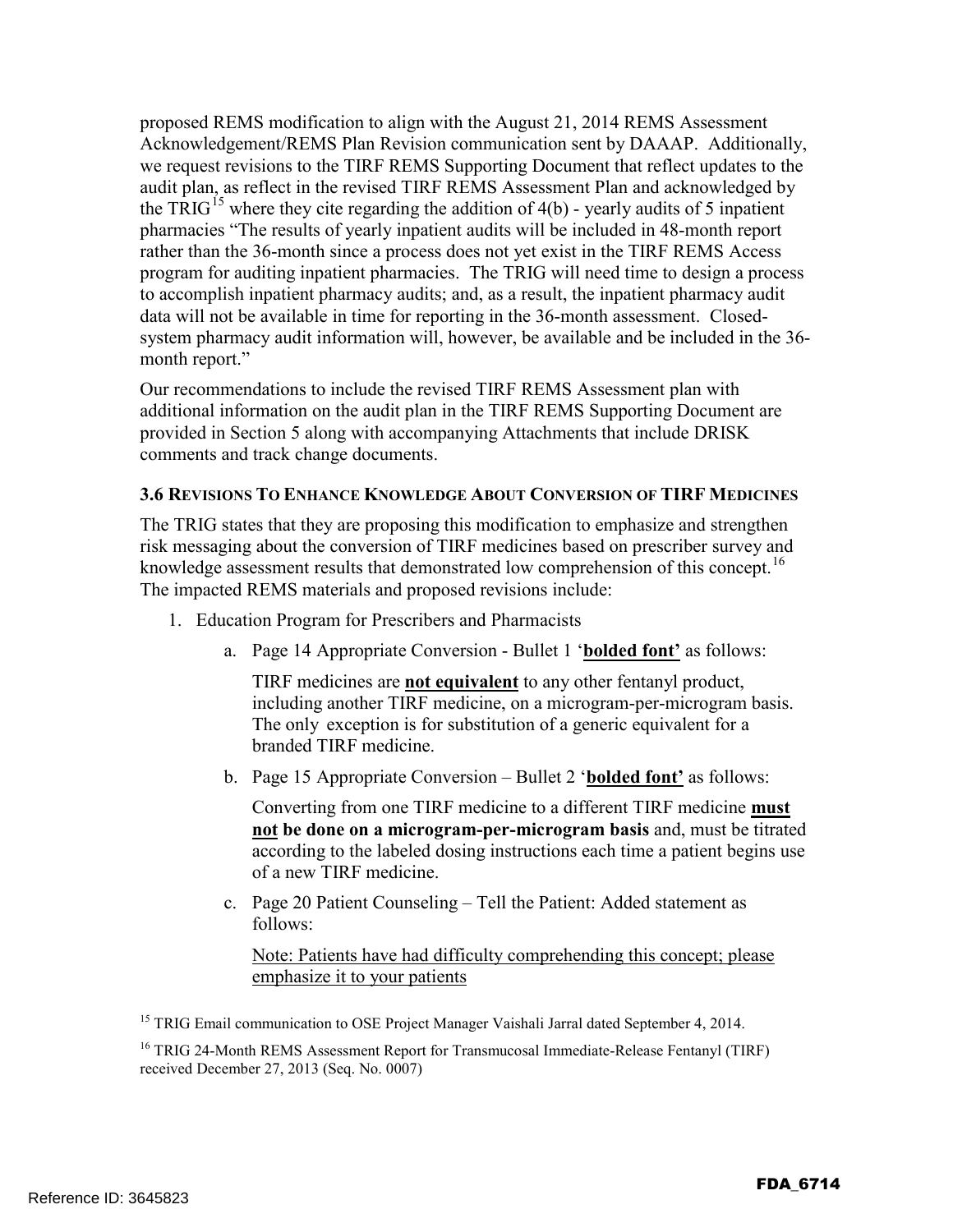d. TIRF REMS Access Web Pages 43 and 48 as revised above in a-c

*Reviewer Comments*: The TRIG proposes an emphasis on select language in the Education Program based on low comprehension of the concept. The TIRF REMS 24- Month Assessment Report Review found that in general, patients knowledge of key messages about key messages about 'not to switch TIRF medicines without medical input' were fairly high (88%+). Prescriber had a high level of understanding that TIRF medicines are not interchangeable with the exception of one subset question where prescribers scored less than 80%: prescribers scored 76% to the subset questions (12b) of Question 4 TIRF medicines are interchangeable with each other regardless of route of administration, which read "*The prescriber must not convert from the equivalent TIRF medicine dose to another TIRF medicine because they have different absorption properties and this could result in a fentanyl overdose."* However, prescribers scored between 89%-98% on the other subset questions related to interchangeability of TIRF medicines. Similarly, pharmacy KAB survey results indicated a generally acceptable knowledge about interchangeability of TIRF medicines with 95% answering correctly 'false' that "*TIRF medicines are interchangeable with each other regardless of route of administration*" and similar results to related questions about interchangeability.<sup>17</sup>

DRISK believes that, although not a crucial deficiency finding of the TIRF REMS Assessment report, it is a reasonable proposal to strengthen select messaging to help enhance provider and patient knowledge and agree with this proposal with comments as indicated in below in Section 5 along with accompanying Attachments that include DRISK comments and track change documents.

#### **3.7 INFORMATION ABOUT THE TIRF REMS CASH CLAIM TRANSACTION PROCESS**

The TRIG proposed revisions to add information to select TIRF REMS material to enhance understanding about the correct TIRF REMS Cash Claim transaction process. The TRIG states that these revisions are proposed based on several pharmacies acknowledgement that they are unaware of the cash claim processing requirements, and is documented as part of the TIRF REMS 24-Month Assessment Report (Table 29, Non-Compliance Activity Reports by Stakeholders). The impacted REMS materials and proposed revisions include:

1. TIRF REMS Access Program Frequently Asked Questions (FAQ) Document

a. Page 8 – Added text:

Chain and Independent Outpatient Pharmacy CASH Claim FAQs

What is the definition of a TIRF REMS CASH Claim?

The definition of a TIRF REMS CASH Claim is any claim for a TIRF medicine that is not electronically transmitted to a Third Party Insurance BIN

 $17$ Cerny, I. DRISK Review of third (24 month, October 29, 2012 to October 28, 2013) Risk Evaluation and Mitigation Strategy (REMS) Consolidated Assessment Report for TIRF Agents dated June 19.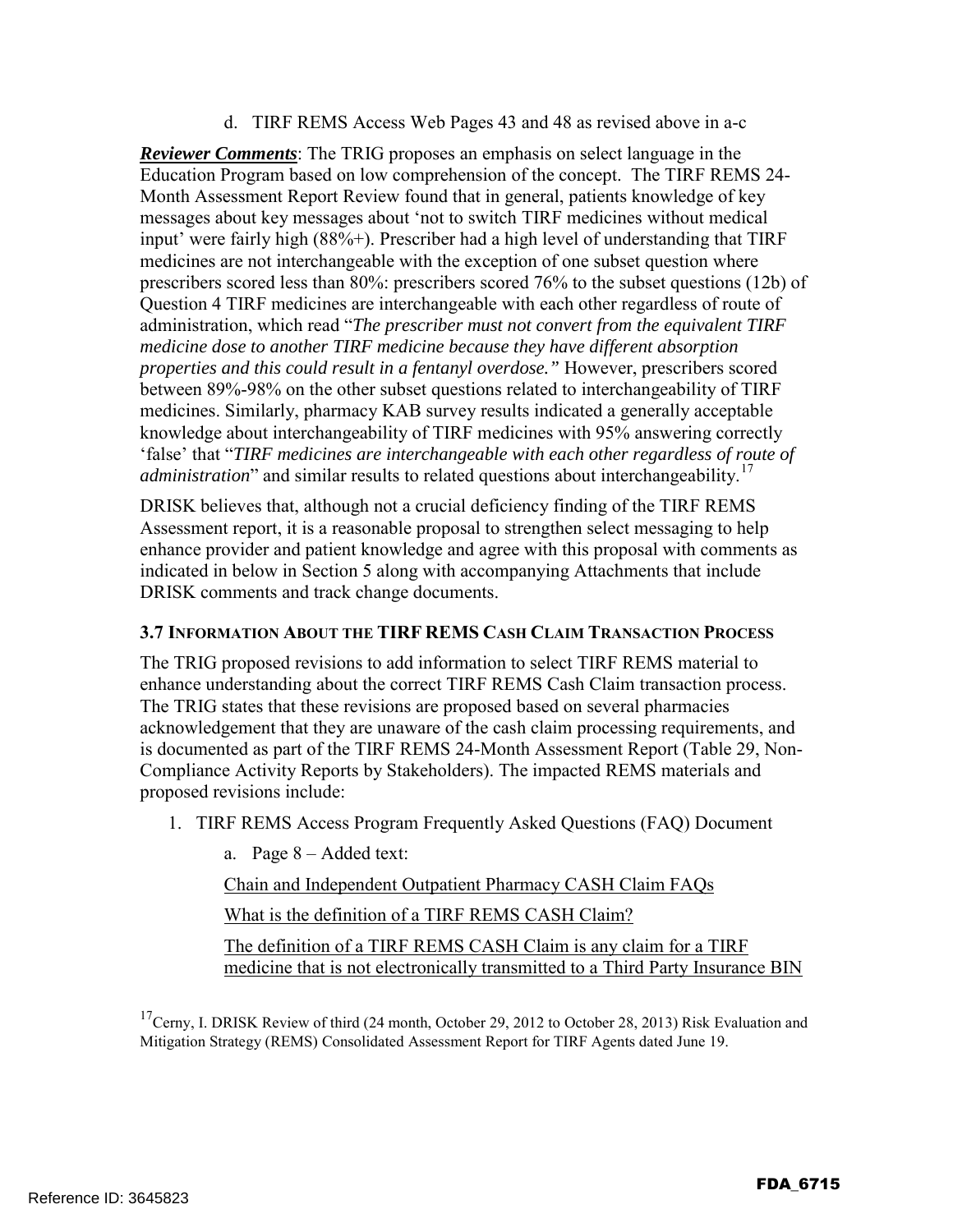using the pharmacy management system and established telecommunication standards. This includes claims for patients without prescription coverage or any paper claims submitted to a program for payment.

Does a TIRF REMS CASH claim need to be submitted to the TIRF REMS Access Program?

Yes, all TIRF prescriptions, including CASH claims and other claims (i.e. workers comp), must be submitted to the TIRF REMS Access program to validate the enrollment status of the prescriber, patient and pharmacy prior to dispensing TIRF medicine to the patient.

How do I submit a TIRF REMS CASH claim to the TIRF REMS Access Program?

Prior to dispensing TIRF medicines, transmit using the REMS CASH BIN 014780,to submit a CASH claim to the TIRF REMS Access program

- 2. Independent Outpatient Pharmacy Overview
	- a. Page 5 Step 2 Confirm prescriber enrollment. Proposed additions indicated below in **bold**:

-Each pharmacy site must confirm that the prescriber and patient are enrolled in the TIRF REMS Access program prior to dispensing each TIRF prescription by submitting a pharmacy billing claim via the chain pharmacy practice management system. **This includes third party insurance claims, cash claims and any other claims (i.e.: workers compensation).** Submitting a claim for a patient's first TIRF prescription through the pharmacy management system will automatically enroll that patient in the TIRF REMS Access program.

-To allow the TIRF REMS Access program to confirm prescriber and patient enrollment the pharmacy practice management system must populate the following fields in the pharmacy billing claim\*:

- o Patient First Name,
- o Patient Last Name,
- o Patient Date of Birth,
- o Patient ZIP / Postal Zone,
- o Quantity Dispensed,
- o Days Supply,
- o Prescriber ID,
- o Prescriber Last Name

#### **\*Use BIN 014780 for all cash and non-third party claims.**

- 3. Chain Outpatient Pharmacy Overview
	- a. Page 5/6 Step 2 Confirm prescriber enrollment. Proposed additions indicated below in **bold**: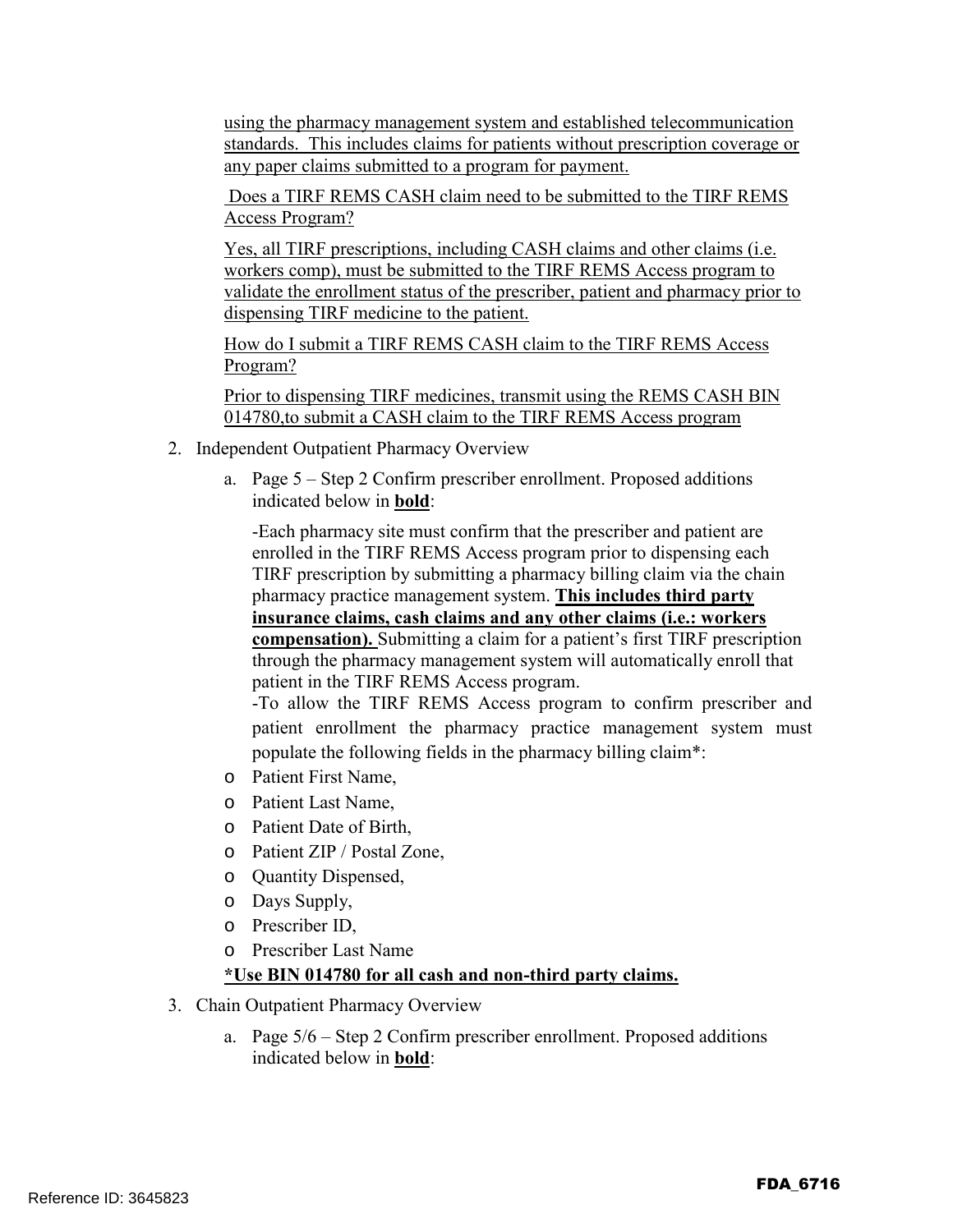-Each pharmacy site must confirm that the prescriber and patient are enrolled in the TIRF REMS Access program prior to dispensing each TIRF prescription by submitting a pharmacy billing claim via the chain pharmacy practice management system. **This includes third party insurance claims, cash claims and any other claims (i.e.: workers compensation).** Submitting a claim for a patient's first TIRF prescription through the pharmacy management system will automatically enroll that patient in the TIRF REMS Access program.

-To allow the TIRF REMS Access program to confirm prescriber and patient enrollment the pharmacy practice management system must populate the following fields in the pharmacy billing claim\*:

- o Patient First Name,
- o Patient Last Name,
- o Patient Date of Birth,
- o Patient ZIP / Postal Zone,
- o Quantity Dispensed,
- o Days Supply,
- o Prescriber ID,
- o Prescriber Last Name

#### **\*Use BIN 014780 for all cash and non-third party claims.**

- 4. Closed System Outpatient Pharmacy Overview
	- a. Page 4 Step 2 Confirm prescriber enrollment. Proposed additions indicated below in **bold**:
	- Prior to dispensing each TIRF medicine prescription, confirm that the prescriber and patient are enrolled in the TIRF REMS Access program by contacting the TIRF REMS Access program by phone at **1-866-822-1483** or fax at **1-855-474-3062**. **This includes third party insurance claims, cash claims and any other claims (i.e.: workers compensation).**

*Reviewer Comments*: This proposal was submitted in preliminary communications between FDA and the TRIG, as outlined above in Regulatory History, prior to the formal May 20, 2014 submission of TIRF REMS Modification #3. On May 16, 2014, OSE sent an information request to the TRIG asking additional questions surrounding this proposed modification (see Appendix C). In response, the TRIG provided a response (see Appendix D) with additional details about the proposal, citing select results from the TIRF 24-Month REMS Assessment report, indicating non-compliance activities have occurred with cash transactions of TIRF product dispensing including seven (7) cases/pharmacies reporting not being aware of the cash claim process (utilizing the Cash BIN # when processing a TIRF prescription claim). In six out of seven of these cases, the pharmacist received a rejection but still dispensed the TIRF medicine, and in one case, the pharmacist did not submit a claim at all prior to dispensing the TIRF medicine. Based on our original May 16 inquiry, the TIRF reported that there have been an additional six non-compliance cases since the October 29, 2013 reporting period for the 24-Month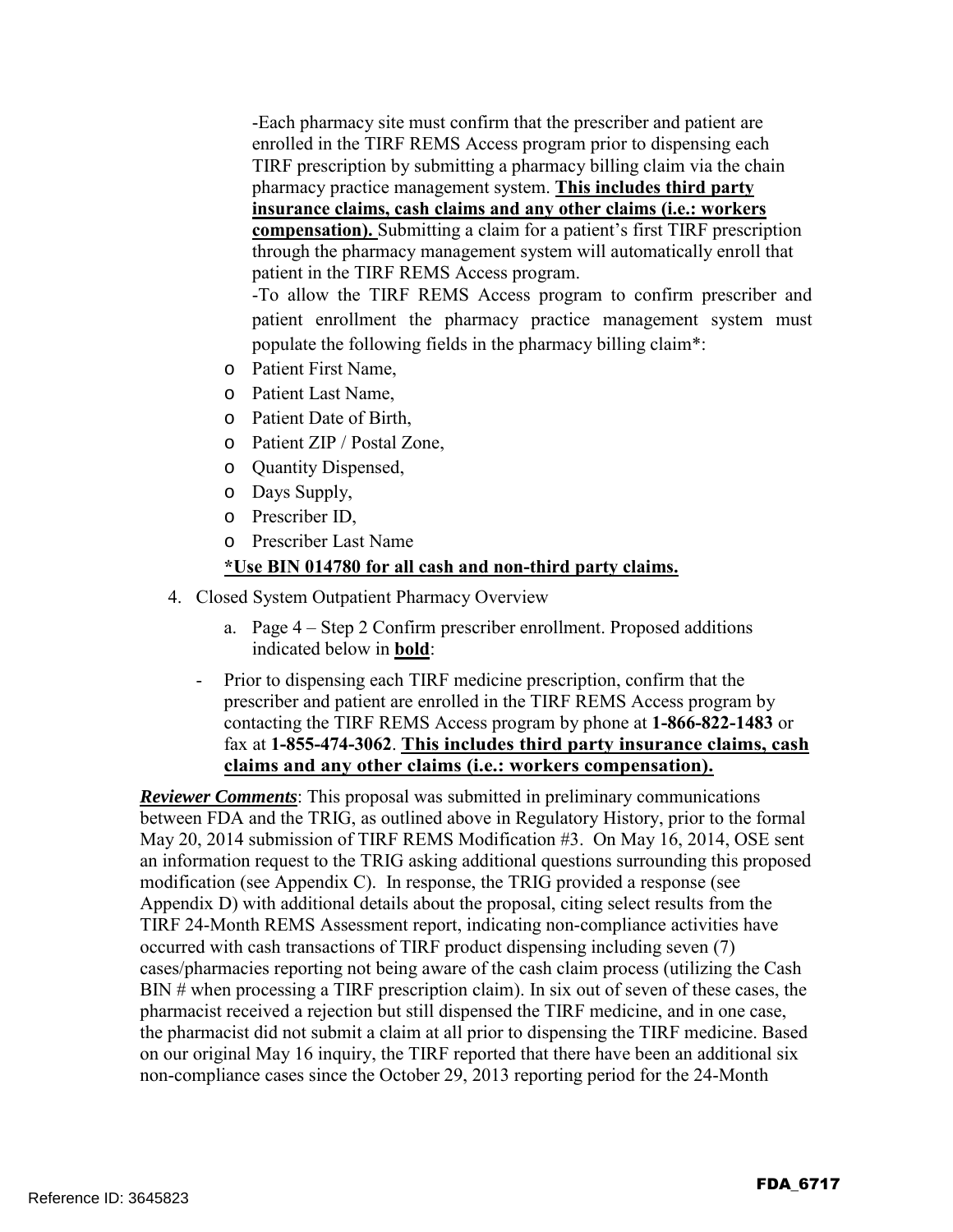TIRF REMS Assessment. In all cases, the pharmacists reported not being aware of the requirement to process cash claims through the TIRF REMS Program or were aware of the cash claim procedure but received a rejection, yet dispensed the TIRF medicine anyway.

This information prompted internal TIRF REMS Workgroup discussions about this new awareness of an automation flaw for cash claim transactions for the TIRF REMS Program Switch System, used in pharmacies to communicate with the TIRF REMS Program to verify TIRF enrolment information prior to dispensing TIRF medicines. As discussions continue internally, and the challenges to any considerations that might remedy this issue at the individual pharmacy level, the workgroup agrees that added information, as proposed by the TRIG, may help provide education and awareness to pharmacies and pharmacists, about the correct cash claim transaction process. However, the group also believes that the addition of the following attestation to the Independent Outpatient and Chain Outpatient Pharmacy Enrollment Forms, will further enhance the dissemination of this important information:

*15. I understand that differences in pharmacy software may affect automation capabilities for adjudicating prescriptions through the TIRF REMS access program without an insurance claim ((i.e. cash claim). If insurance is not used, pharmacy staff must manually enter the REMS Cash BIN #014780 in order for the transaction to be properly adjudicated through the TIRF REMS Program.*

Our full recommendations are provided in Section 5 along with accompanying Attachments that include DRISK comments and track change documents.

#### **3.8 UPDATE THE TIRF REMS WEB PROTOTYPE DOCUMENT AND WEBSITE LANDING PAGE**

This modification proposes revisions to the TIRF REMS Access Web Prototype and Website Landing Page, that incorporations all changes outlined above, where identified, along with the following additional revisions (See Appendix E 'TIRF Website Prototype Changes' for a complete list of website revisions):

- 1. Resources for Prescribers Tab Page 142 Update Page as follows:
	- a. To remove the PDF icons from MG and PI
	- b. New PDF link for 'Product List for TIRF REMS Access Program'
	- c. Combining US Prescribing Information and Medication Guide with hyperlink to DailyMed.
- 2. Resources for Patients Tab Page 143 Update Page as follows:
	- a. To remove the PDF icons from MG and PI
	- b. New PDF link for 'Product List for TIRF REMS Access Program'
	- c. Combining US Prescribing Information and Medication Guide with hyperlink to DailyMed.
- 3. Resources for Pharmacists Tab Page 144 Update Page as follows
	- a. To remove the PDF icons from MG and PI
	- b. New PDF link for 'Product List for TIRF REMS Access Program'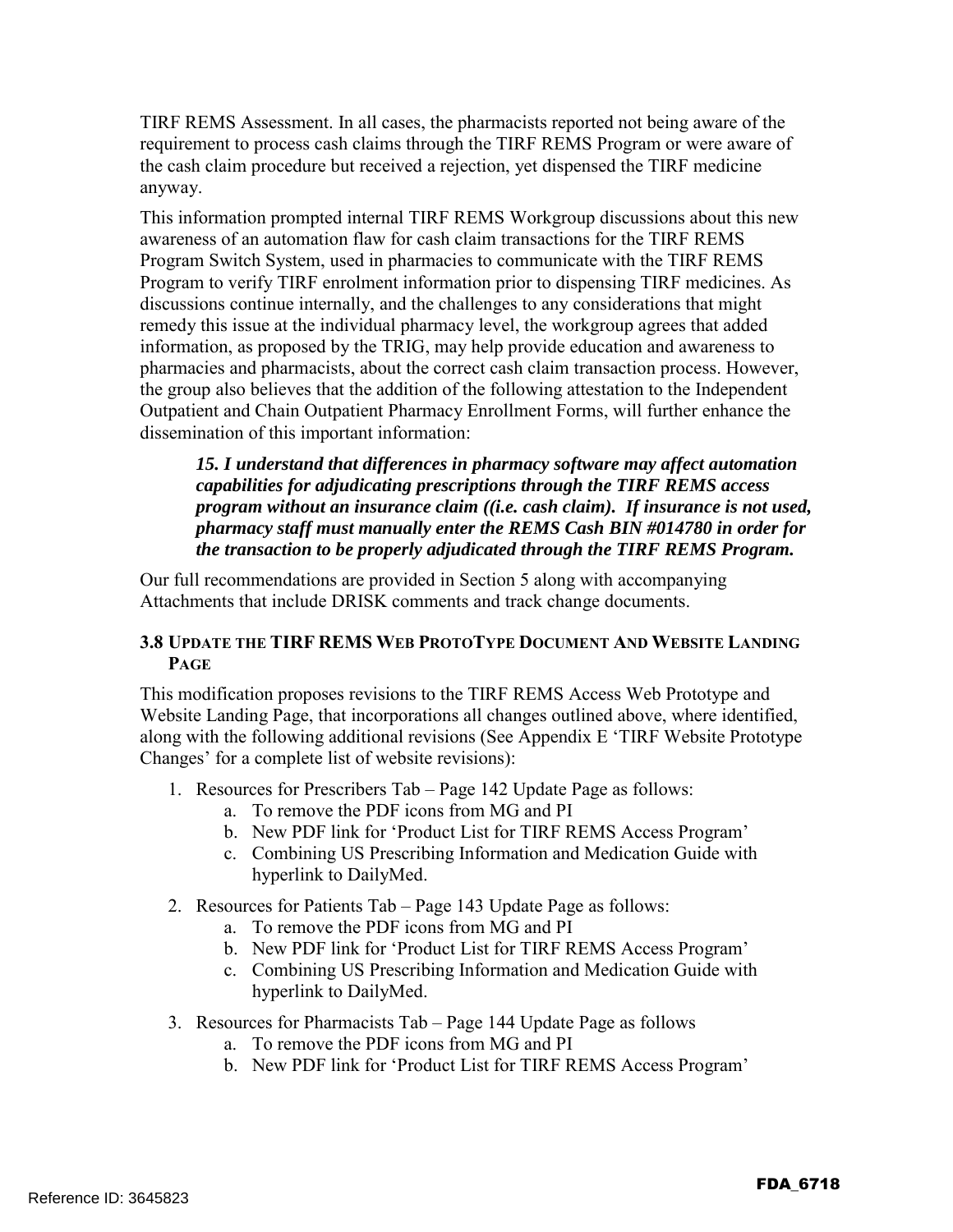- c. New PDF link for 'NDC Listing for TIRF REMS Access Program'
- d. Combining US Prescribing Information and Medication Guide with hyperlink to DailyMed.
- 4. Resources for Distributors Tab Page 145 Update Page as follows:
	- a. To remove the PDF icons from MG and PI
	- b. New PDF link for 'Product List for TIRF REMS Access Program'
	- c. New PDF link for 'NDC Listing for TIRF REMS Access Program'
	- d. Combining US Prescribing Information and Medication Guide with hyperlink to DailyMed.
- 5. Product List Page 148 Update Page as follows:
	- a. Update the page to include 'Product List' to replace 'Attachment 1'

*Reviewer Comments*: DRISK has reviewed the Sponsor's latest submission dated May 20, 2014, for the proposed revisions to the REMS Web Prototype, including the website landing page, and other proposed modifications to REMS and appended material. We have provided our full recommended revisions in Section 5 along, with accompanying Attachments which includes DRISK comments and track change documents.

#### **4 RECOMMENDATIONS FOR THE REVIEW DIVISION**

We recommend that the following comments below (Section 5: Comments for the Applicant) on the TIRF REMS Access Program REMS modification proposal be sent to the TRIG. Please request that the TRIG respond to these comments as soon as possible to facilitate further review for this submission.

The comments below are based on DRISK's preliminary review of the REMS modification proposal for TIRF products. Appended to this review is the REMS modification proposal and the REMS materials including comments and track changes (see Attachments  $1 - 17$ ).

#### **5 COMMENTS FOR THE APPLICANT**

We have the following comments, below, in response to your May 20, 2014 proposed TIRF REMS Modification submission, including redlined/track change documents (Attachments 1-17). Where indicated along with any redlined changes, FDA comments with recommendations in comment boxes in the documents or states FDA agrees with the proposed modification.

Your amendment submission must include the following documents:

- 1. Redlined, Word versions of all TIRF REMS materials which were revised during this modification
- 2. Clean, Word version of all TIRF REMS materials which were revised during this modification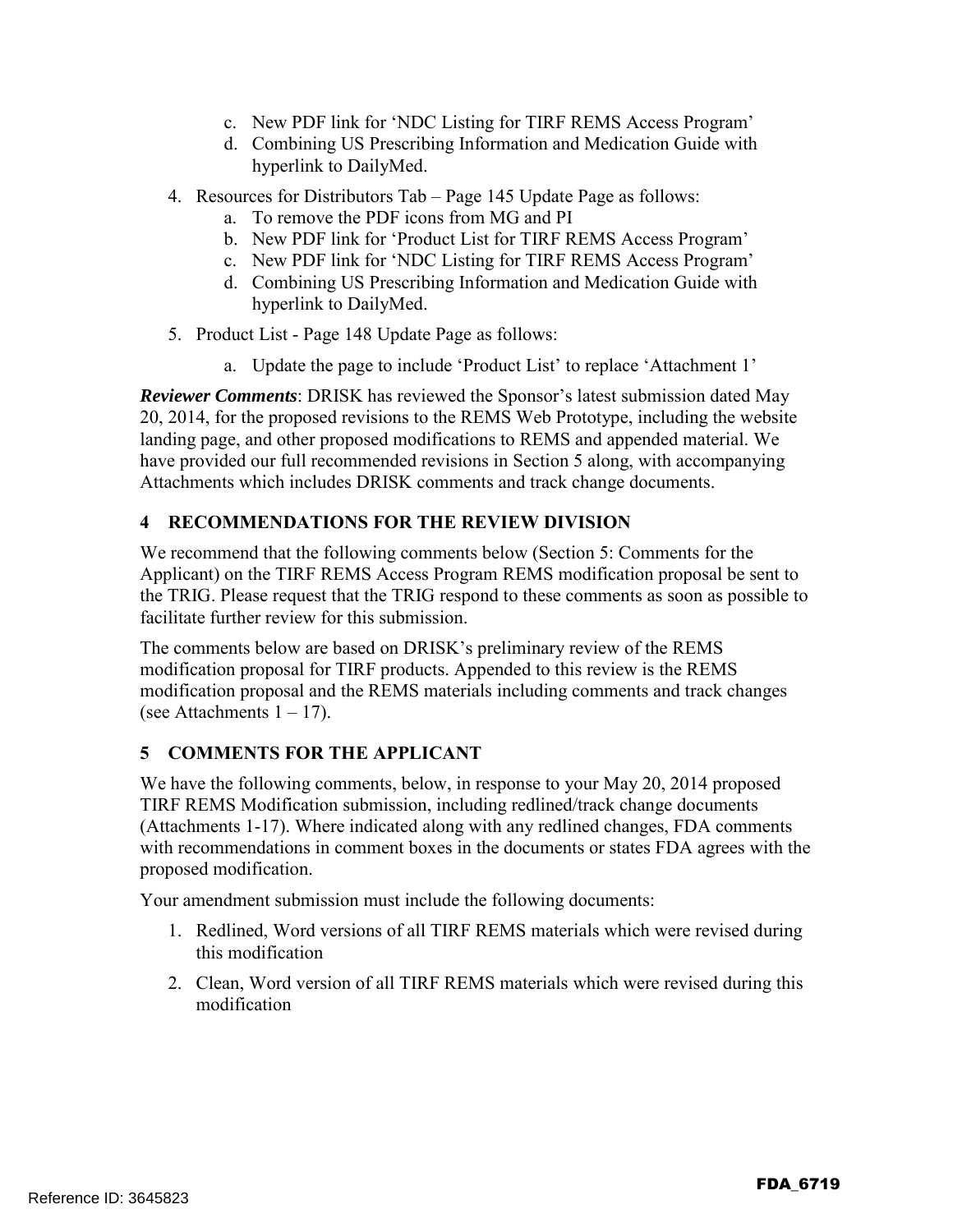3. One PDF of all final, clean TIRF REMS material (i.e. the TIRF REMS document and all TIRF REMS appended materials), except the TIRF REMS Supporting Document

#### **5.1 GENERAL COMMENTS**

Throughout the REMS document as well as noted throughout all other REMS appended material, FDA notes the TRIG propose to remove the reference to Attachment 1 and replace is with a hyperlink to the FDA Approved REMS website. FDA agrees with the removal of Attachment 1 throughout the TIRF REMS appended material. FDA further agrees that linking to the FDA TIRF REMS list of products (including NDA numbers, manufacturers and contact information) may be helpful in the TIRF REMS Supporting document for TRIG Sponsors and FDA. However, we do not agree that linking to this FDA webpage would be helpful for other stakeholders (prescribers, patients, pharmacies and distributers). Therefore, FDA proposes instead:

1. All former references in REMS documents and REMS appended materials to the list of TIRF products on Attachment 1 should now provide a link to a new web page on the TIRF REMS Access website (Page 148 in the draft REMS Website Prototype) and **not link to the following FDA website:**  http://www.fda.gov/Drugs/DrugSafety/PostmarketDrugSafetyInformationforP atientsandProviders/ucm111350.htm

The following documents are affected:

- REMS Document (Attachment 1)
- An Overview for Prescribers (Attachment 2)
- Education Program for Prescribers and Pharmacists (Attachment 3)
- Prescriber Enrollment Form (Attachment 4)
- Overview For Patient and Caregiver (Attachment 5)
- Frequently Asked Questions (FAQ) (Attachment 6)
- Overview For Independent Outpatient Pharmacies (Attachment 7)
- Overview For Chain Outpatient Pharmacies (Attachment 8)
- Overview For Closed System Outpatient Pharmacies (Attachment 9)
- Overview For Inpatient Pharmacies (Attachment 10)
- Independent Outpatient Pharmacy Enrollment Form (Attachment 11)
- Chain Outpatient Pharmacy Enrollment Form (Attachment 12)
- Closed System Outpatient Pharm Enrollment Form (Attachment 13)
- Inpatient Pharmacy Enrollment Form (Attachment 14)
- Distributor Enrollment Form (Attachment 15)
	- 2. Please also use this web page link (Page 148 in the TIRF REMS Access Website Prototype) whenever you reference the "Product List for TIRF REMS Access Program" or "Products Covered for TIRF REMS Access Program" on each Resource page (tabs) including the Resources for Prescribers tab, Resources for Patients tab, Resources for Pharmacists tab, and Resources for Distributors tab on the TIRF REMS Access website.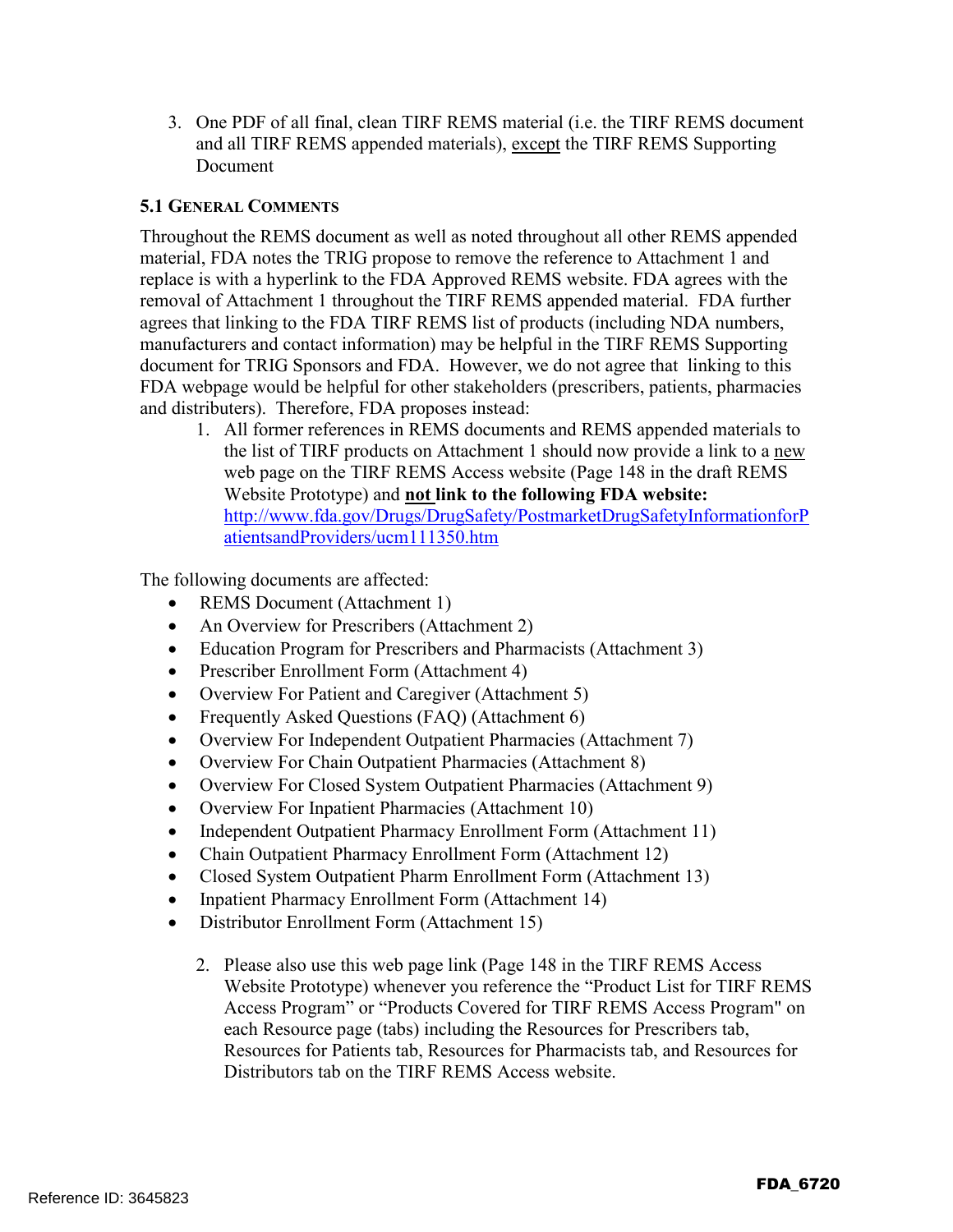#### **5.2 REMS DOCUMENT (ATTACHMENT 1)**

- 1. Most recent modification date will need to be updated to reflect approval of this pending TIRF REMS modification
- 2. Under #3 TIRF medicines will only be dispensed for outpatient use with evidence or other documentation of safe-use conditions (Item e) the TRIG proposes a listing of criteria that will trigger the inactivation of the patient's PPAF. FDA agrees with all except the last criteria "Substantive changes to the TIRF REMS Access program". We believe this is too broad and ambiguous and that this could be a source of confusion. Therefore, we request this criteria item be removed.

#### **5.3 FREQUENTLY ASKED QUESTIONS (FAQ) (ATTACHMENT 6)**

1. FDA agrees with the proposed modifications, as included in the attached redlined document

#### **5.4 INDEPENDENT OUTPATIENT PHARM ENROLLMENT FORM (ATTACHMENT 11)**

1. Based on information provided in the TIRF REMS 24-Month Assessment report and subsequent discussions about pharmacy-level non-compliance with the TIRF REMS Cash Claim process, FDA believes that in addition to added information the TRIG proposes in the FAQ about the Cash Claim transaction process, pharmacy knowledge about this process can be further enhanced through an additional attestation statement, and requests that an added attestation (No. 15) be added as follows and as indicated on the attached redlined document:

*15. I understand that differences in pharmacy software may affect automation capabilities for adjudicating prescriptions through the TIRF REMS access program without an insurance claim ((i.e. cash claim). If insurance is not used, pharmacy staff must manually enter the REMS Cash BIN #014780 in order for the transaction to be properly adjudicated through the TIRF REMS Program.* 

2. FDA agrees with your proposal to add a pdf document "NDC listing for TIRF REMS Access Program products" listing TIRF products with NDC numbers. However, in an effort to minimize the need to navigate from the main page through multiple other pages of the TIRFREMSaccess.com site website to reach the "NDC listing for TIRF REMS Access Program" pdf, we recommend hyperlinking directly to the pdf (i.e. www.TIRF REMSaccess.com/XXX). This PDF link should be listed on this form.

#### **5.5 CHAIN OUTPATIENT PHARM ENROLLMENT FORM (ATTACHMENT 12)**

1. Based on information provided in the TIRF REMS 24-Month Assessment report and subsequent discussions about pharmacy-level non-compliance with the TIRF REMS Cash Claim process, FDA believes that in addition to added information the TRIG proposes in the FAQ about the Cash Claim transaction process, pharmacy knowledge about this process can be further enhanced through an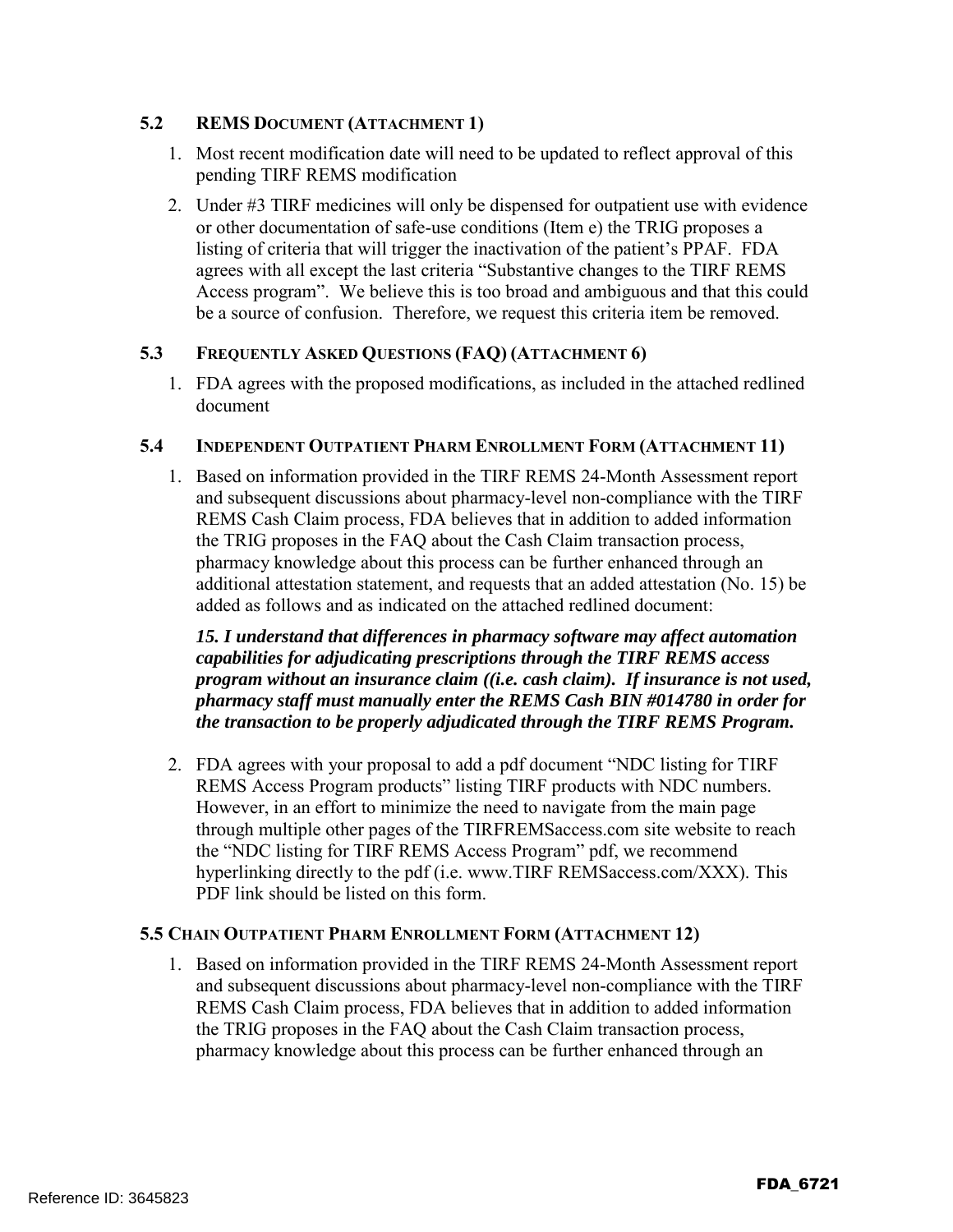additional attestation statement, and requests that an added attestation (No. 15) be added as follows and as indicated on the attached redlined document:

*15. I understand that differences in pharmacy software may affect automation capabilities for adjudicating prescriptions through the TIRF REMS access program without an insurance claim ((i.e. cash claim). If insurance is not used, pharmacy staff must manually enter the REMS Cash BIN #014780 in order for the transaction to be properly adjudicated through the TIRF REMS Program.* 

2. FDA agrees with your proposal to add a pdf document "NDC listing for TIRF REMS Access Program products" listing TIRF products with NDC numbers. However, in an effort to minimize the need to navigate from the main page through multiple other pages of the TIRFREMSaccess.com website to reach the "NDC listing for TIRF REMS Access Program" pdf, we recommend hyperlinking directly to the pdf (i.e. www.TIRF REMSaccess.com/XXX).

#### **5.6 SUPPORTING DOCUMENT**

- 1. Page 3: Background: See the recommendations above in Section 5.1, and included in the attached redlined document
- 2. Page 19: As stated above in Section 5, FDA agrees with all of the reasons to consider inactivation of a patient PPAF **except** "or substantive program changes". We believe this is too broad and ambiguous and that this could be a source of confusion. Therefore, we request this criteria item be removed.
- 3. Page 29: REMS Assessment Plan: The TIRF REMS Assessment Plan (AP) should be revised/updated to align with the Agency's August 21, 2014 REMS ASSESSMENT ACKNOWLEDGMENT/REMS ASSESSMENT PLAN REVISION communication to the TRIG and individual TIRF products application holders, including information the TRIG provided in your September 4, 2014 email communication to the FDA about yearly audits *"Additionally, within the appended revised AP, the FDA included the addition of 4(b) - yearly audits of 5 inpatient pharmacies…The results of yearly inpatient audits will be*  included in 48-month report rather than the 36-month since a process does not *yet exist in the TIRF REMS Access program for auditing inpatient pharmacies. The TRIG will need time to design a process to accomplish inpatient pharmacy audits; and, as a result, the inpatient pharmacy audit data will not be available in time for reporting in the 36-month assessment. Closed-system pharmacy audit information will, however, be available and be included in the 36-month report."* Since this information supersedes the REMS Assessment Plan submitted in the TIRF REMS Modification dated May 20, 2014, please revise accordingly per above.

#### **5.7 WEB PAGE PROTOTYPE (ATTACHMENT 17)**

1. Page 9: See the recommendations above in Section 5, and included in the attached redlined document. Additionally, FDA agrees with your proposal to add a pdf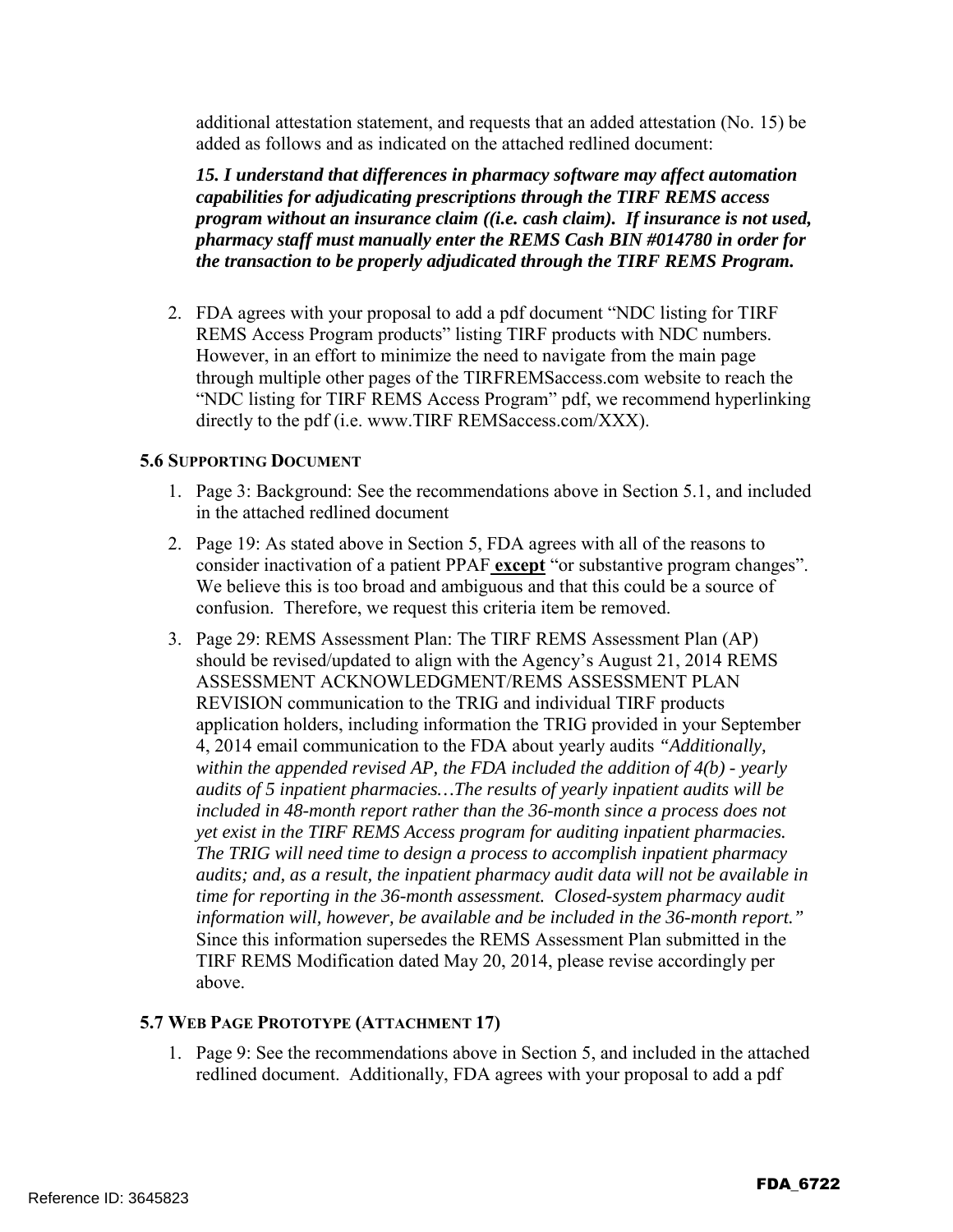document "NDC listing for TIRF REMS Access Program products" listing TIRF products with NDC numbers. However, in an effort to minimize the need to navigate from the main page through multiple other pages of the TIRFREMSaccess.com website to reach the "NDC listing for TIRF REMS Access Program" pdf, we recommend hyperlinking directly to the pdf (i.e. www.TIRF REMSaccess.com/XXX).

- 2. This pdf link (www.tirfremsaccess.com/XXX) should be included on the following TIRF REMS forms:
	- a. Independent outpatient pharmacy enrollment form
	- b. Chain outpatient pharmacy enrollment form
- 3. Page 88: Based on information provided in the TIRF REMS 24-Month Assessment report and subsequent discussions about pharmacy-level noncompliance with the TIRF REMS Cash Claim process, please add the following Attestation to reflect and further emphasize the clarifying information in FAQ. add Attestation:

15*. I understand that differences in pharmacy software may affect automation capabilities for adjudicating prescriptions through the TIRF REMS access program without an insurance claim (i.e. cash claim). If insurance is not used, pharmacy staff must manually enter the REMS Cash BIN #014780 in order for the transaction to be properly adjudicated through the TIRF REMS Program.* 

4. Page 99: Based on information provided in the TIRF REMS 24-Month Assessment report and subsequent discussions about pharmacy-level noncompliance with the TIRF REMS Cash Claim process, please add the following Attestation to reflect and further emphasize the clarifying information in FAQ. add Attestation:

15*. I understand that differences in pharmacy software may affect automation capabilities for adjudicating prescriptions through the TIRF REMS access program without an insurance claim ((i.e. cash claim). If insurance is not used, pharmacy staff must manually enter the REMS Cash BIN #014780 in order for the transaction to be properly adjudicated through the TIRF REMS Program.* 

- 5. Page 144-145: FDA agrees with the TRIG's proposal to add a pdf document version listing TIRF products with NDC numbers for the TIRF REMS Access Program. However, in an effort to minimize the need to navigate from the main page through multiple other pages of the TIRFREMaccess.com website to reach the "NDC listing for TIRF REMS Access Program" pdf, we recommend hyperlinking directly to the pdf (i.e. www.TIRFREMSaccess.com/XXX). This PDF link should be placed in the following places:
	- a) Resources for Pharmacists tab of the REMS website
	- b) Resources for Distributors tabs of the REMS website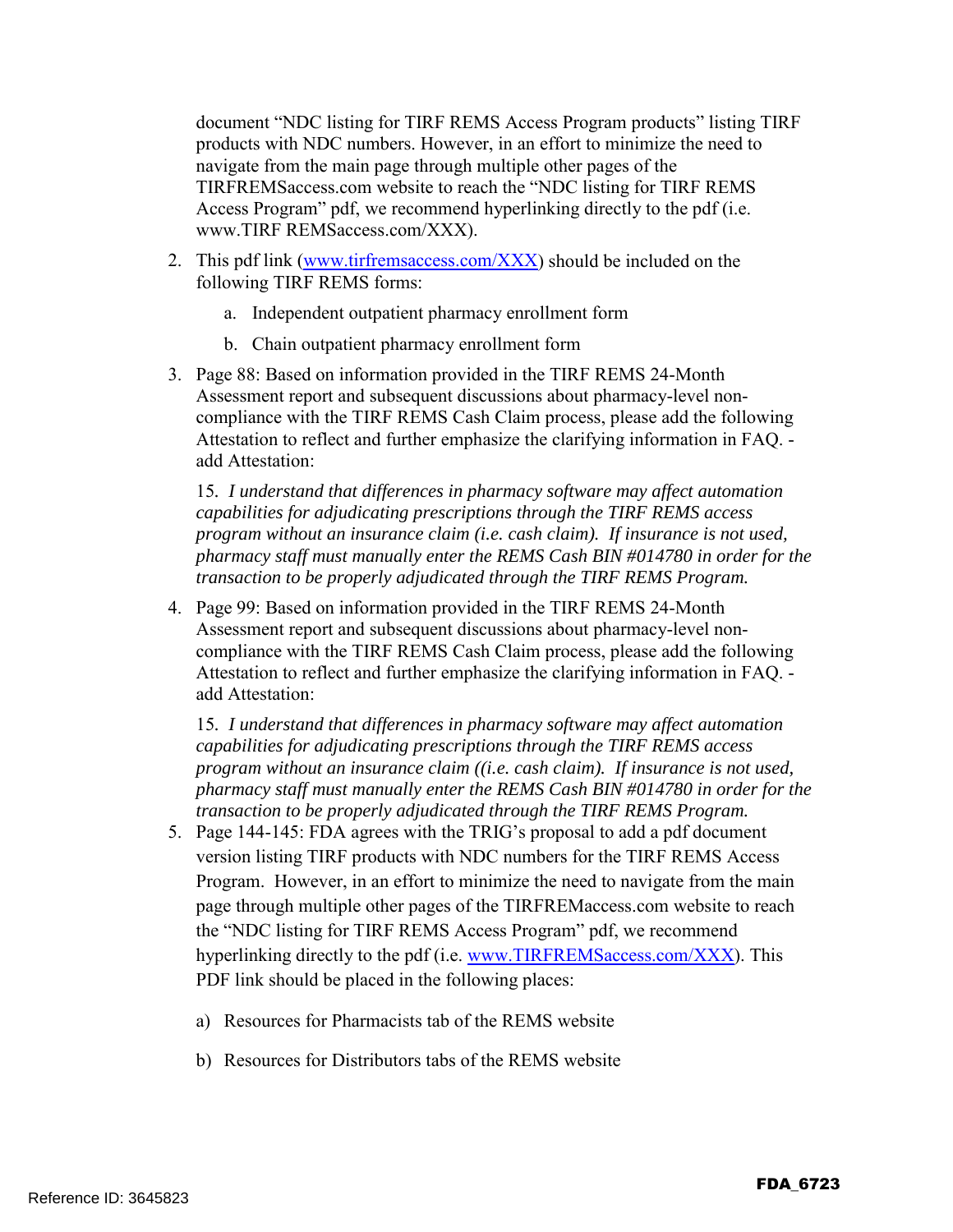- c) Independent outpatient pharmacy enrollment form
- d) Chain outpatient pharmacy enrollment form

Please provide a mock-up of the pdf table listing the products and their NDC numbers as an attachment to the REMS Supporting document. This table, when included as an attachment to the REMS Supporting document, should be blank with the following attestation statement included: *The TRIG attests that the table above will only include products listed in the link titled 'List of approved application numbers and sponsors' on the FDA Approved REMS website.* 

6. Page 148: Landing Page Titled "Currently Approved TIRF REMS Products\*\*". We agree with the format and content of this table. However, in order to prevent REMS modifications when new products are added or removed from the TIRF REMS Access Program, as part of the Webpage prototype document, this table should be blank with the following attestation statement included: *The TRIG attests that the table above will only include products listed in the link titled 'List of approved application numbers and sponsors' on the FDA Approved REMS website.* On the live TIRF REMS Access Program website, however, the table should be filled in and the attestation statement should NOT be included. Refer to the ER/LA Opioid analgesics as an example here: http://www.er-laopioidrems.com/IwgUI/rems/products.action along with the approved ER/LA REMS (Page 37) http://www.fda.gov/downloads/Drugs/DrugSafety/PostmarketDrugSafetyInformat

ionforPatientsandProviders/UCM311290.pdf for reference.

**ATTACHMENTS:** TIRF REMS and TIRF REMS Appended Materials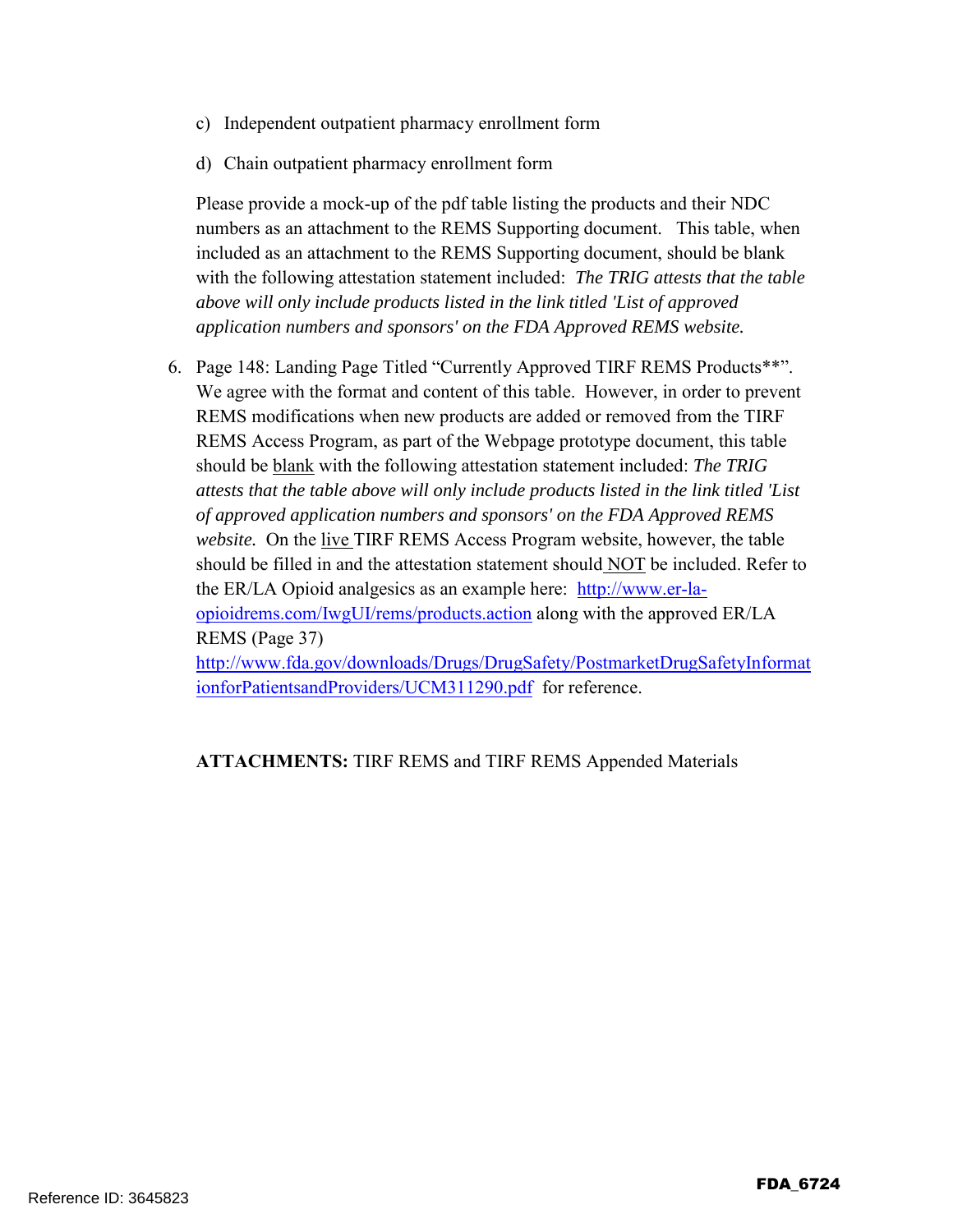**APPENDICES**

**Appendix A:** OSE Email to TRIG dated February 5, 2014

**From:** Jarral, Vaishali [mailto:Vaishali.Jarral@fda.hhs.gov] **Sent:** Wednesday, February 05, 2014 1:40 PM **To:** Werre, Karla L **Cc:** Liberatore, Mark; Jenkins, Darrell **Subject:** TIRF SSS REMS modification- proposal

Hello Karla,

Please see the agency's proposal to TRIG below in regards to TIRF SSS REMS. Kindly acknowledge the receipt of this email and please send us your feedback within 45 days of the receipt of this email.

"*FDA would like to begin discussing potential modifications to the TIRF REMS documents. The purpose of this modification (Modification #3) is to eliminate some product specific information in the REMS materials which does not impact the safe use of these products.*

*4. Remove NDC numbers from the TIRF REMS Pharmacy Enrollment Forms*

*The TRIG agreed to this revision during Modification2 negotiations. The TRIG agreed to provide a reference on the enrollment forms to a new page on the TIRF REMS Access Program website which will have a listing of the current NDC numbers. The list of current NDC numbers will be updated within 72 hours of a TRIG sponsor notifying the vendor of new NDC numbers.*

*5. Remove Attachment 1 from the TIRF REMS document and appended materials.*

*Instead, the REMS document and appended materials will include a reference to the list of currently approved TIRF products, which is located at on the FDA Approved Risk Evaluation and Mitigation Strategy (REMS) website (http://www.fda.gov/Drugs/DrugSafety/PostmarketDrugSafetyInformati onforPatientsandProviders/ucm111350.htm ) .*

*In addition, the list of approved products will be available on the TIRF* REMS Access Program website. The TRIG will submit as part of the<br>TIRF REMS Website Protocol a page which will contain a Table listing<br>of the currently approved TIRF REMS products, Sponsor Name,<br>Contact phone number and lin

*The TRIG attests that the table above will only include products listed in the link titled 'List of approved application numbers and sponsors' on the FDA Approved REMS website*

| <b>Trade Name</b> Company | <b>Phone Number</b> Information | inks |
|---------------------------|---------------------------------|------|
|                           |                                 |      |
|                           |                                 |      |
|                           |                                 |      |
|                           |                                 |      |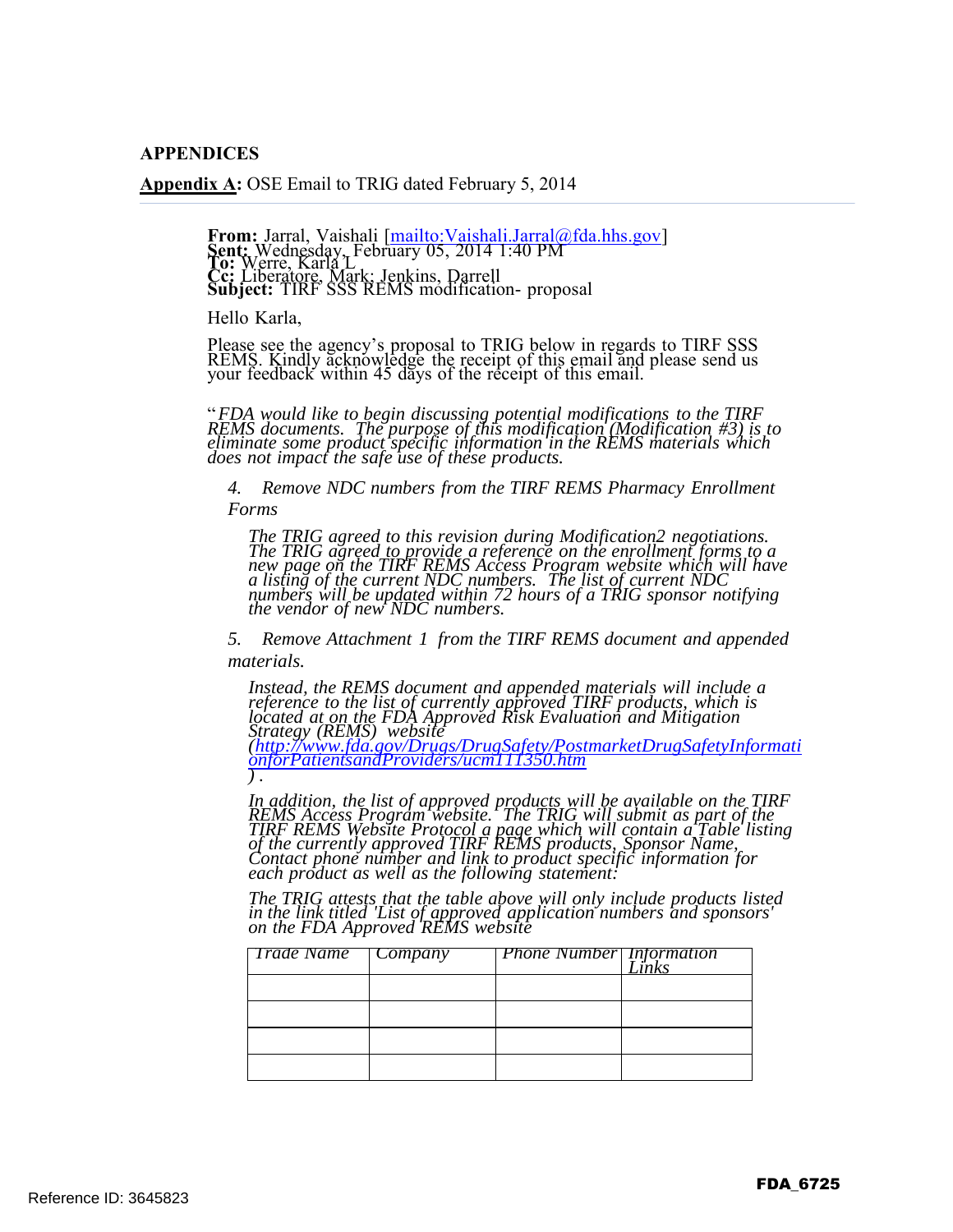*6. Table 1 in the Education Program*

*Remove the reference to generics for individual products and replace with a footnote that all this table includes approved generic equivalents of the covered products.*

#### *Products\*\* Covered Under this Program:*

|                                                                                                     | <b>Dosage and Administration</b> |                                                                                                                                                                                                                                                              |                                                                                                                       |                                                                                                                                                                                                                                                                                                                                                                                                                                                     |
|-----------------------------------------------------------------------------------------------------|----------------------------------|--------------------------------------------------------------------------------------------------------------------------------------------------------------------------------------------------------------------------------------------------------------|-----------------------------------------------------------------------------------------------------------------------|-----------------------------------------------------------------------------------------------------------------------------------------------------------------------------------------------------------------------------------------------------------------------------------------------------------------------------------------------------------------------------------------------------------------------------------------------------|
| Product                                                                                             | Initial dose                     | <b>Max Dose Per Episode</b>                                                                                                                                                                                                                                  | Frequency                                                                                                             | Titration                                                                                                                                                                                                                                                                                                                                                                                                                                           |
| Abstral <sup>®</sup> (fentanyl)<br>sublingual tablets                                               | Always 100<br>mcg.               | If adequate analgesia is not<br>obtained the patient may use<br>a second ABSTRAL dose<br>(after 30 minutes) as<br>directed by their healthcare<br>provider. No more than two<br>doses of ABSTRAL may be<br>used to treat an episode of<br>breakthrough pain. | Patients must wait at<br>least 2 hours before.<br>treating another<br>episode of<br>breakthrough pain with<br>ARSTRAL | If adequate analgesia was not obtained<br>with the first 100 mcg dose, continue<br>dose escalation in a stepwise manner<br>over consecutive breakthrough episodes<br>until adequate analgesia with tolerable<br>side effects is achieved.<br>During titration, patients can be instructed<br>to use multiples of 100 mcg tablets and/or<br>200 mcg tablets for any single dose.<br>Instruct patients not to use more than 4<br>tablets at one time. |
| Actig <sup>®</sup> (fentanyl<br>citrate) oral<br>transmucosal<br>lozenge and generic<br>equivalents | Always 200<br>mcg.               | If the breakthrough pain<br>episode is not relieved after<br>30 minutes, patients may<br>take 1 additional dose using<br>the same strength.<br>Patients should not take<br>more than 2 doses of ACTIO<br>per breakthrough pain<br>episode.                   | Patients must wait at<br>least 4 hours before<br>treating another<br>breakthrough pain<br>episode with ACTIQ.         | Closely follow patients and change the<br>dosage level until adequate analgesia<br>with tolerable side effects is achieved with<br>a single unit.                                                                                                                                                                                                                                                                                                   |

*\*\* This includes approved generic equivalents of these products*

#### *Thank you,*

Vaishali Jarral, M.S., M.B.A Safety Regulatory Project Manager Office of Surveillance and Epidemiology Center for Drug Evaluation and Research Food and Drug Administration 10903 New Hampshire Avenue Building 22, Room 4472 Silver Spring, MD 20993

301.796.4248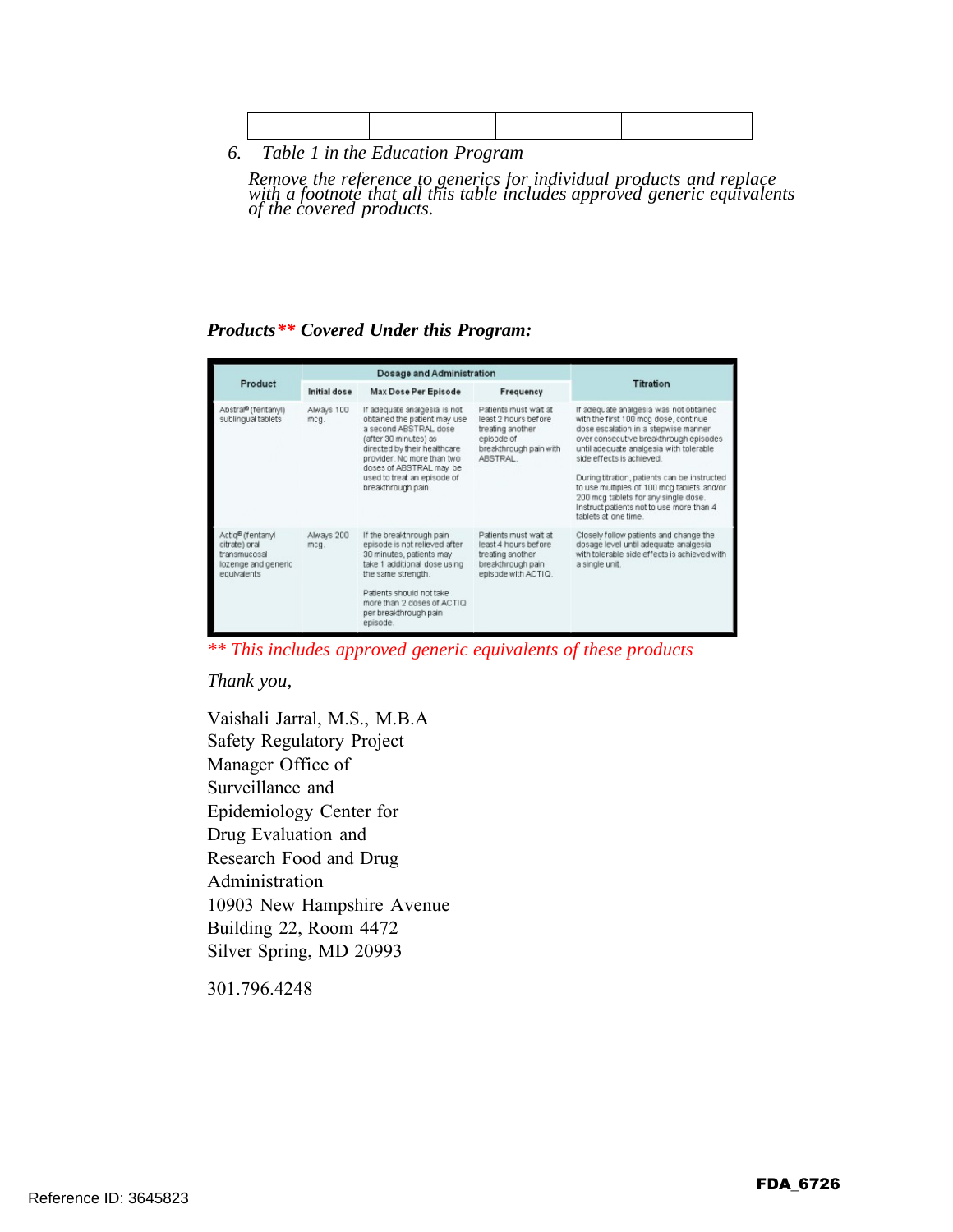**Appendix B**: TRIG February 18 email response to OSE February 8 email communication

**From:** Werre, Karla L [mailto:Karla.Werre@mallinckrodt.com] **Sent:** Tuesday, February 18, 2014 10:02 AM **To:** Jarral, Vaishali **Cc:** Liberatore, Mark; Amanda Bulkley; Laura Baloun; Siressa Sremba; Servello, Diane L; Werre, Karla L **Subject:** RE: TIRF SSS REMS modification- proposal

Dear Vaishali,

Please see the TRIG's responses below in regards to the Modification #3 proposed by the Agency in its e-mail [February 5, 2014] on the TIRF SSS REMS.

The e-mail read: "*FDA would like to begin discussing potential modifications to the TIRF REMS documents. The purpose of this modification (Modification #3) is to eliminate some product specific information in the REMS materials which does not impact the safe use of these products.*

1. *Remove NDC numbers from the TIRF REMS Pharmacy Enrollment Forms The TRIG agreed to this revision during Modification2 negotiations. The TRIG agreed to provide a reference on the enrollment forms to a new page on the TIRF REMS Access Program website which will have a listing of the current NDC numbers. The list of current NDC numbers will be updated within 72 hours of a TRIG sponsor notifying the vendor of new NDC numbers.*

**TRIG RESPONSE to Item #1** : Pursuant to its agreement during the Modification 2 negotiations, the TRIG again affirms its agreement to this proposal **except:** that it will update the current NDC numbers within 3 **working** days rather than 3 **calendar** days/72 hours after a TRIG sponsor notifies the vendor of the new/changes to the NDC numbers. This amount of time is needed to make the necessary modifications to the website.

2. *Remove Attachment 1 from the TIRF REMS document and appended materials. Instead, the REMS document and appended materials will include a reference to the list of currently approved TIRF products, which is located at on the FDA Approved Risk Evaluation and Mitigation Strategy (REMS) website (http://www.fda.gov/Drugs/DrugSafety/PostmarketDrugSafetyInformationforPa tientsandProviders/ucm111350.htm).*

*In addition, the list of approved products will be available on the TIRF REMS Access Program website. The TRIG will submit as part of the TIRF REMS Website Protocol a page which will contain a Table listing of the currently*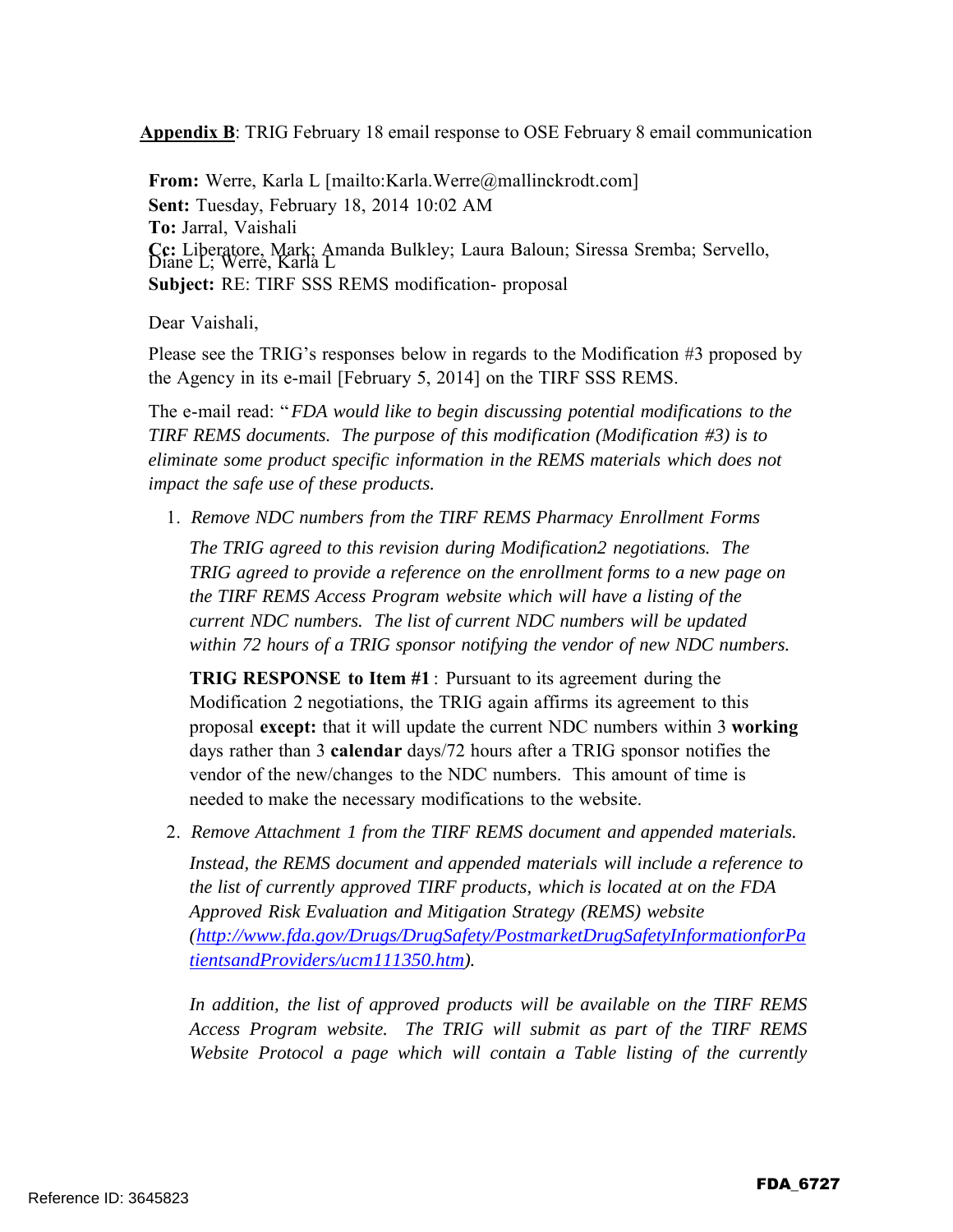*approved TIRF REMS products, Sponsor Name, Contact phone number and link to product specific information for each product as well as the following statement:*

*The TRIG attests that the table above will only include products listed in the link titled 'List of approved application numbers and sponsors' on the FDA Approved REMS website*

| Trade | Compa Phone | Information |
|-------|-------------|-------------|
|       |             |             |
|       |             |             |

**TRIG RESPONSE to Item #2:** The TRIG agrees to remove Attachment 1 from the TIRF REMS document and appended materials (referred to as Attachment A above) and include a reference in the REMS document and its appended materials to the list of currently approved TIRF products which is located on the FDA Approved Risk Evaluation and Mitigation Strategy (REMS) website. As part of this change, the TRIG agrees to*:*

Ensure that the list of approved products will also be available on the TIRF REMS Access Program website.

- The TRIG will submit as part of the TIRF REMS Website Protocol a page which will contain a Table listing the currently approved TIRF REMS products, Sponsor Name, Contact Phone Number and Information Links to product specific information for each product located on each TRIG Sponsors' company website(s) as well as the following statement:
	- o The TRIG attests that the table above will only include products listed in the link titled 'List of approved application numbers and sponsors' on the FDA Approved REMS website
- 3. *Table 1 in the Education Program*

*Remove the reference to generics for individual products and replace with a footnote that all this table includes approved generic equivalents of the covered products.*

*Products\*\* Covered Under this Program:*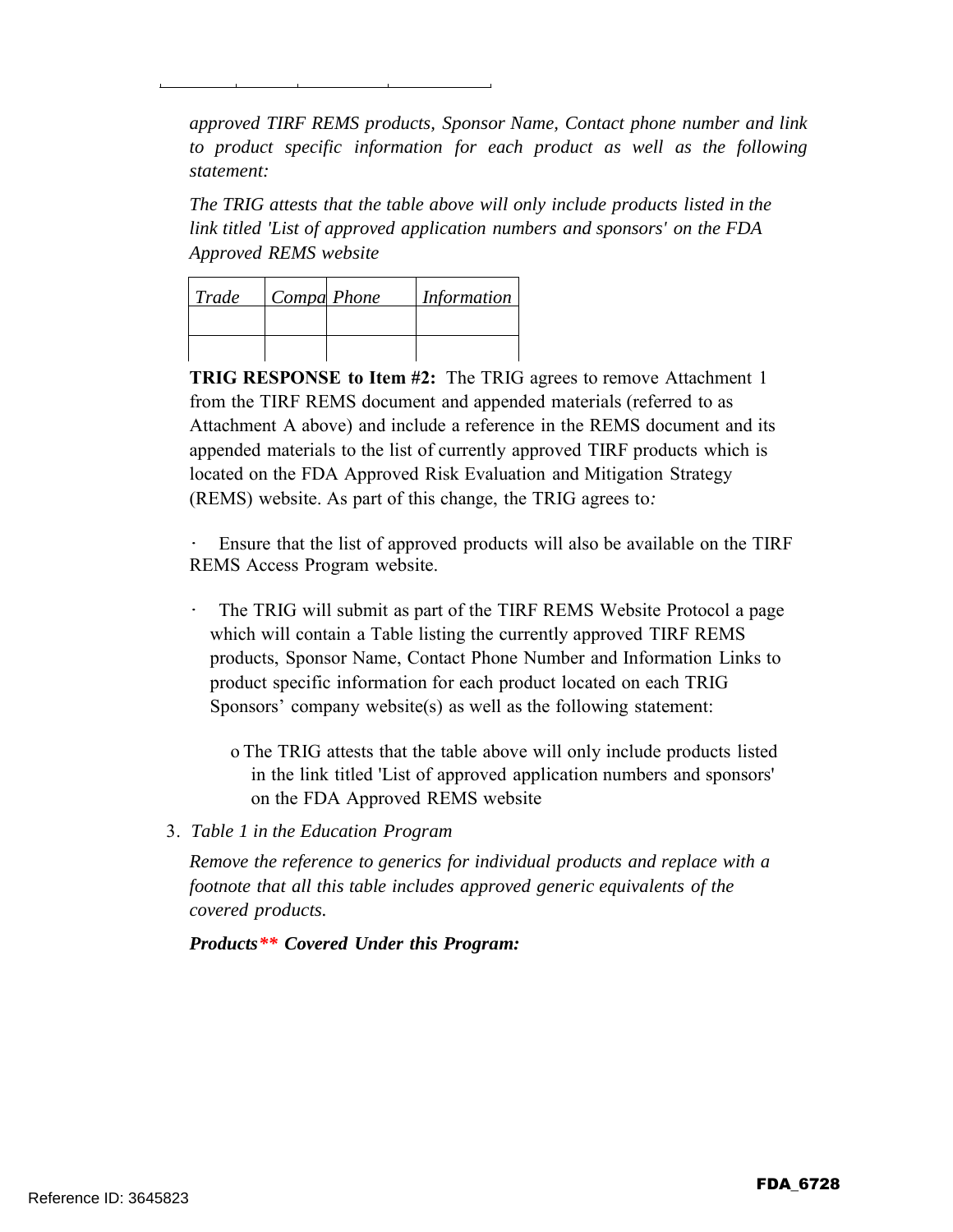|                                                                                         | Dosage and Administration |                                                                                                                                                                                                                                                              |                                                                                                                             |                                                                                                                                                                                                                                                                                                                                                                                                                                                     |
|-----------------------------------------------------------------------------------------|---------------------------|--------------------------------------------------------------------------------------------------------------------------------------------------------------------------------------------------------------------------------------------------------------|-----------------------------------------------------------------------------------------------------------------------------|-----------------------------------------------------------------------------------------------------------------------------------------------------------------------------------------------------------------------------------------------------------------------------------------------------------------------------------------------------------------------------------------------------------------------------------------------------|
| Product                                                                                 | Initial dose              | Max Dose Per Episode                                                                                                                                                                                                                                         | Frequency                                                                                                                   | Titration                                                                                                                                                                                                                                                                                                                                                                                                                                           |
| Abstra® (fentanyl)<br>sublingual tablets                                                | Always 100<br>mcg.        | If adequate analgesia is not<br>obtained the patient may use<br>a second ABSTRAL dose<br>(after 30 minutes) as<br>directed by their healthcare<br>provider. No more than two<br>doses of ABSTRAL may be<br>used to treat an episode of<br>breakthrough pain. | Patients must wait at<br>least 2 hours before<br>treating another<br>episode of<br>breakthrough pain with<br><b>ABSTRAL</b> | If adequate analgesia was not obtained<br>with the first 100 mcg dose, continue<br>dose escalation in a stepwise manner.<br>over consecutive breakthrough episodes<br>until adequate analgesia with tolerable<br>side effects is achieved.<br>During titration, patients can be instructed<br>to use multiples of 100 mcg tablets and/or<br>200 mcg tablets for any single dose.<br>Instruct patients not to use more than 4<br>tablets at one time |
| Actig® (fentany)<br>citrate) oral<br>transmucosal<br>lozenge and generic<br>equivalents | Always 200<br>mcg.        | If the breakthrough pain.<br>episode is not relieved after<br>30 minutes, patients may<br>take 1 additional dose using<br>the same strength.<br>Patients should not take<br>more than 2 doses of ACTIO<br>per breakthrough pain<br>episode.                  | Patients must wait at<br>least 4 hours before<br>treating another<br>breakthrough pain<br>episode with ACTIQ.               | Closely follow patients and change the<br>dosage level until adequate analgesia.<br>with tolerable side effects is achieved with<br>a single unit.                                                                                                                                                                                                                                                                                                  |

#### *\*\* This includes approved generic equivalents of these products*

**TRIG RESPONSE to Item #3** : TRIG agrees to revise the product table in the Education program to remove the reference to generics for individual products and replace with a single footnote, "\*\*This includes approved generic equivalents of these products."

**IN ADDITION** to the TRIG's responses to items listed above, the TRIG seeks the FDA's response on the following items:

- The TRIG inquires as to the FDA's expected timeline for approval of the TRIG's response to the assessment metrics submitted on January 31, 2014 by e-mail in documents entitled, "*Evaluation of the Metrics Outlined in FDA Document" and "Metrics to be Deleted/Not Included in FDA Document."* Analysis by the TRIG indicates that approval of the metric enhancements and their inclusion in Modification 3 would need to be received by March 31, 2014 in order to allow for system modification/enhancements and testing to facilitate inclusion of the new metrics in the 36-month assessment report.
- For Modification 3, the TRIG proposes removal of language from the REMS Supporting Document to deactivate patients shown to have multiple prescribers in an overlapping timeframe due to TRIG's concern for deactivating patients for noncompliance. TRIG has a limited view of data and is unable to confirm or rule out doctor-shopping because it may result in legitimate patient-access issues, particularly in view of the FDA's previous communication to TRIG during our teleconference meeting on November 14, 2013 that it should no longer report on doctor-shopping.

· TRIG is currently considering several program enhancements and will notify FDA within 45 days should TRIG decide to include them in Modification 3.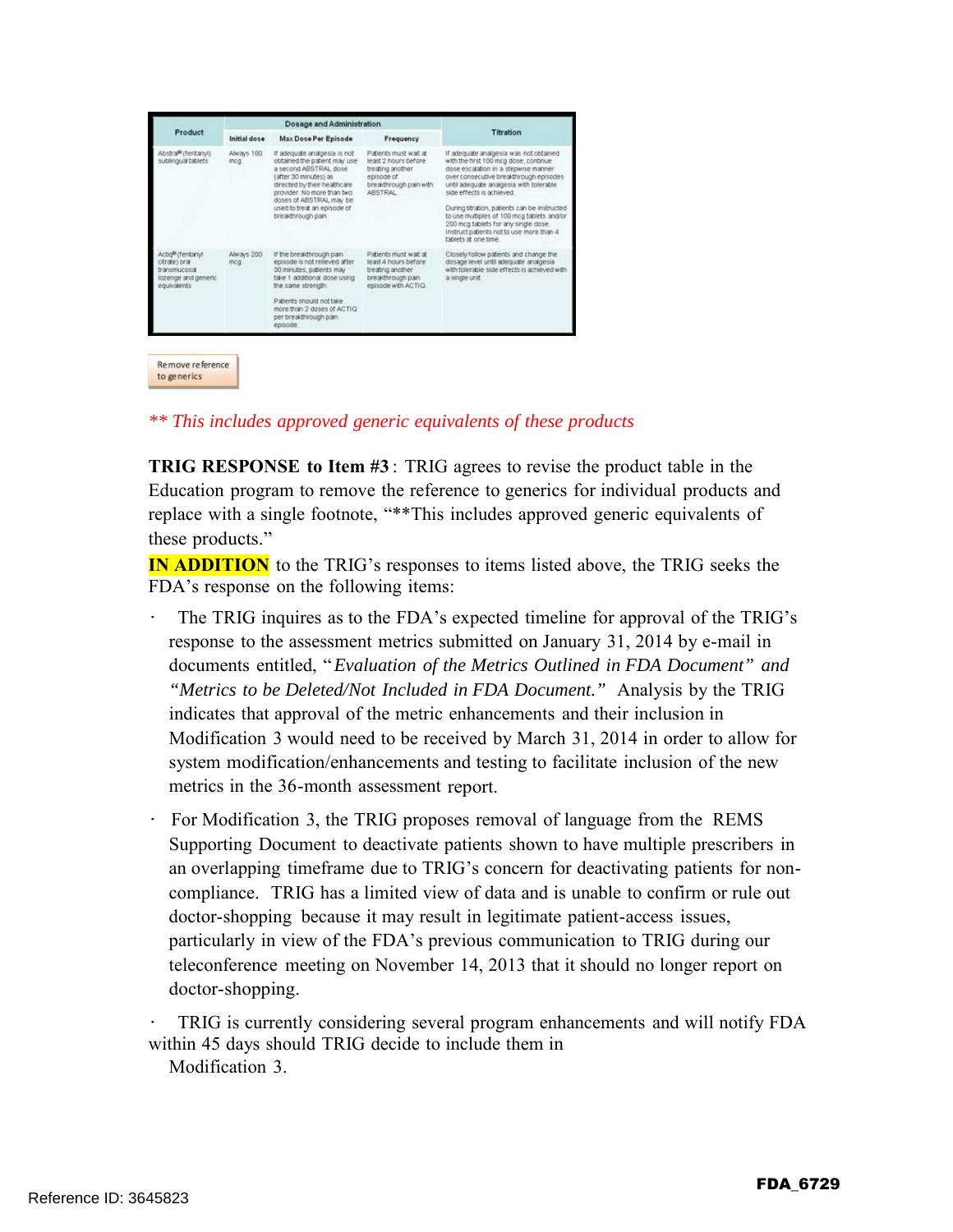Kindest regards, Karla Karla Werre, MBA, RAC(US) | Manager, Regulatory Affairs Specialty Generics | **Mallinckrodt Pharmaceuticals** Mallinckrodt Inc.

#### **Appendix C**:

**From:** Jarral, Vaishali [mailto:Vaishali.Jarral@fda.hhs.gov]

**Sent:** Friday, May 16, 2014 7:28 AM

**To:** Werre, Karla L

**Cc:** Liberatore, Mark

**Subject:** TIRF REMS Modification #3 proposals

Hello Karla,

Reference is made to your April 15, 2014 response to our inquiry about your proposed "TRIG Recommendations for Programs Enhancements" sent March 24, related to the addition of information in TIRF REMS materials related to Cash Claim FAQs. In your response you clarified that per your 24-month assessment report Table 29 (page 72 of 131),7 instances of non-compliance occurred where TIRF medicines were dispensed without verifying stakeholder enrollment through the TIRF REMS pharmacy management system and that the pharmacies involved "were either not aware of the requirement to process cash claims through the TIRM REMS Program or were aware of the cash claim procedure but received a reject, yet dispensed a TIRF product anyway." Your response also stated that to address "apparent prescription processing knowledge deficit" the proposed Cash Claim FAQ information would be added to emphasize that "all claims, highlighting cash claims specifically, must be submitted to the TIRF REMS Access Program to verify the enrollment status of the stakeholders before dispensing a TIRF medicine to a patient and to clearly provide the proper BIN number for transmission of cash claims data."

Prior to the information you provided, our understanding of the TIRF REMS Switch system transmission process was that the transaction is adjudicated through the switch automatically, whether the transaction was an insurance or cash claim. It appears that this is not the case and that, in fact, the process involves additional manual steps at the pharmacy level to enter the Cash BIN # into the system in order for the transaction to be adjudicated. We are concerned that the switch system is not a failsafe process for adjudication of TIRF REMS safety verifications prior to dispensing the product.

We have the following information request (IR) for the TRIG, in response to the information you have provided: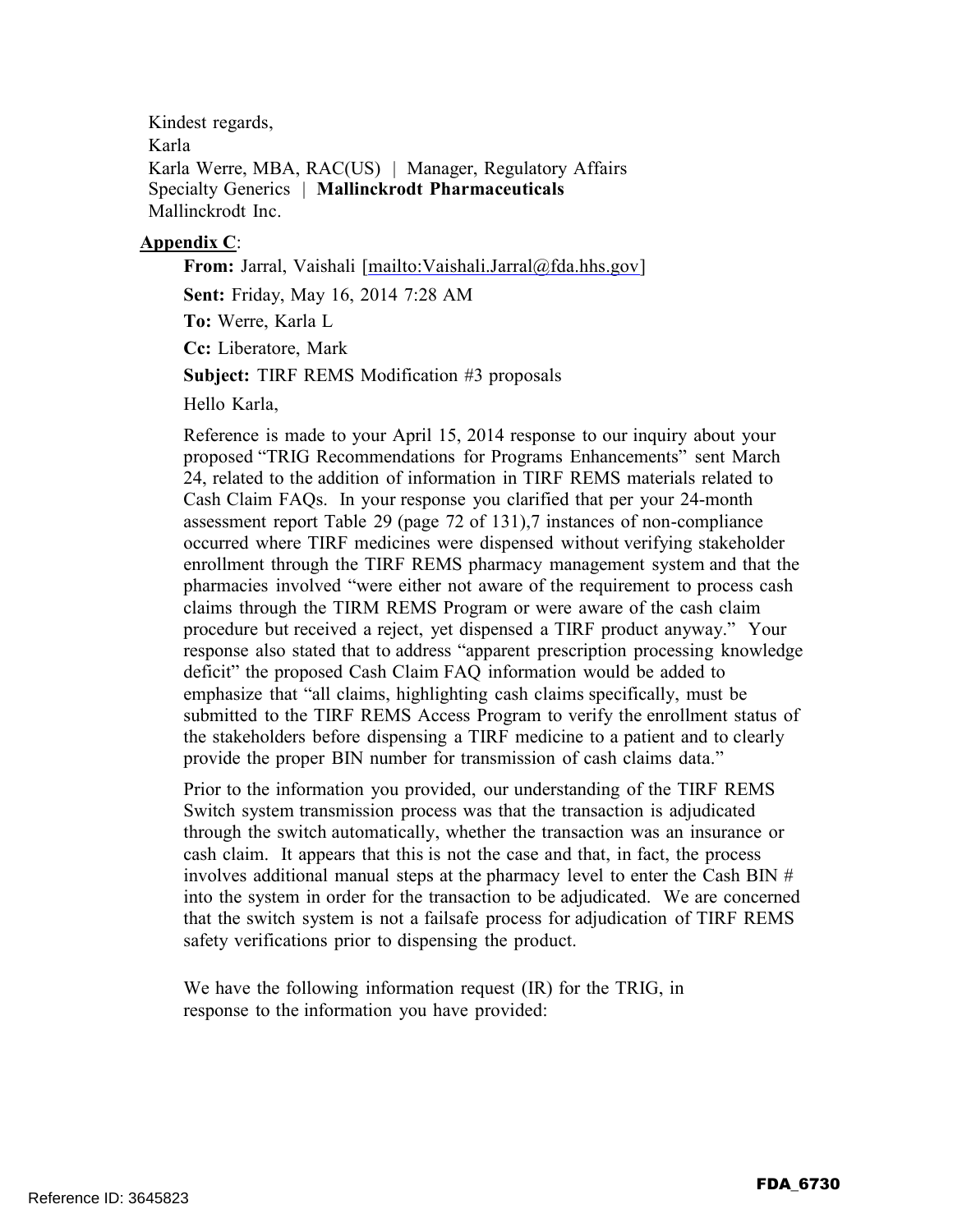- 1. Provide a proposal to mitigate this failure mode to assure the Switch System cannot be bypassed prior to dispensing of TIRF products. Describe any ways that participating pharmacies' systems can be modified in order to automatically:
	- a. adjudicate of cash claims and eliminate the required pharmacist manual entry of a BIN # and/or
	- b. prevent the dispensing of a prescription if the cash claim is not transmitted to the TIRF REMS Access program.
	- c. To what extent have certified pharmacies implemented such automated systems?
- 2. Please explain the method used to identify the 7 cases/7 pharmacies reported in your 24-month REMS assessment. Is the method used to identify these cases comprehensive in identifying all such cases?

3. Since the 24-month REMS assessment, have you identified any additional cases?

- 4. Provide the root cause analysis of how these cases occurred along with the TRIG's proposed plan for future detection/identification of cases such as these
- 5. In your proposed modified FAQ, you ask pharmacists to transmit TIRF REMS CASH claims to the TIRF REMS Access Program using the REMS CASH BIN

014780. FDA has heard that pharmacies may be using other processes to transmit their TIRF REMS cash claims. Please confirm that these instructions will work in all pharmacies that participate in the REMS, and that they will not interfere with those pharmacies standard REMS operating procedures.

Please submit the response to DMF by May 27, 2014.

Thank you

**Appendix D:** TRIG May 30 submission response to May 16 OSE information request about the Cash Claim transaction process (eCTD Seq. No. 0010) Information Request Response to 16MAY2014 FDA Correspondence

There were 7 instances of non-compliance identified in the 24-month Assessment that were classified as not aware of the requirement to process cash claims through the TIRF REMS Program or were aware of the cash claim procedure but received a reject, yet dispensed a TIRF product anyway. In 6 of the 7 cases, the pharmacists submitted a claim, received a reject, but still dispensed TIRF medicine. Only 1 case involved a pharmacist who did not submit a claim prior to dispensing a TIRF medicine.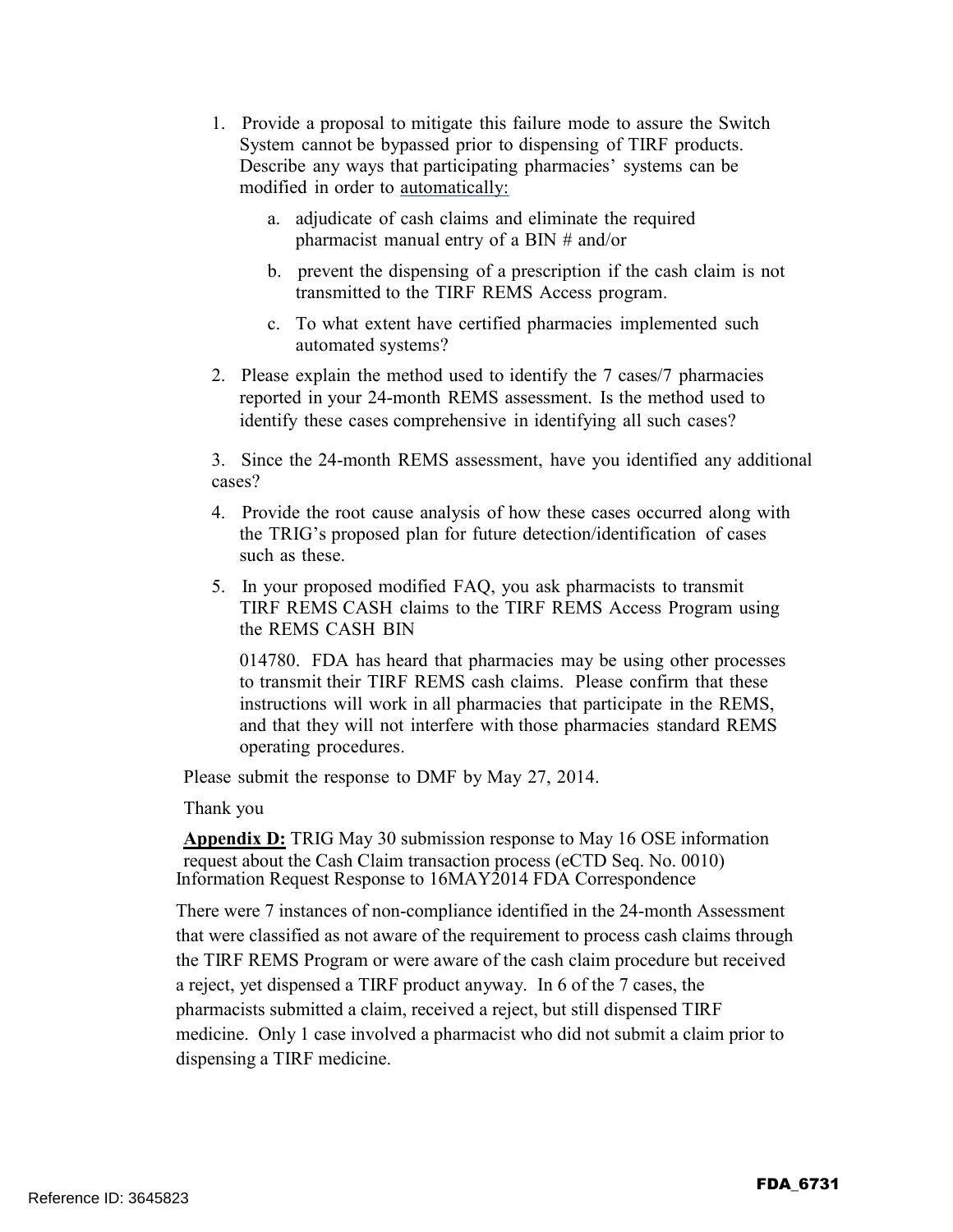**1. Provide a proposal to mitigate this failure mode to assure the Switch System cannot be bypassed prior to dispensing of TIRF products. Describe any ways that participating pharmacies' systems can be modified in order to automatically:**

#### **1.a. Adjudicate of cash claims and eliminate the required pharmacist manual entry of a BIN #.**

Pharmacies utilize different pharmacy software and some systems can be configured to automatically adjudicate cash claims while others may not. The REMS Cash BIN was established to allow pharmacies unable to configure their systems to automatically adjudicate cash claims to still participate in the TIRF REMS program and ensure patient access to TIRF medicines in all pharmacies that elect to participate in the program. The TIRF REMS program requires all enrolled pharmacies to enable their pharmacy management system to support communication with the TIRF REMS Access system, using established telecommunication standards. This allows the TIRF REMS program to automatically intercept the claim via NDC level routing and subsequently interrogate the REMS database, via the Switch Provider, to validate the enrollment status of the prescriber, patient and pharmacy.

### **1.b. Prevent the dispensing of a prescription if the cash claim is not transmitted to the**

#### **TIRF REMS Access program.**

When a pharmacy enrolls in the TIRF REMS Access program, the pharmacist attests that a TIRF medicine will not be dispensed without verifying through a pharmacy management system that the prescriber and pharmacy are enrolled and active, and that the patient has not been inactivated from the program; additionally, that all TIRF medicines, regardless of the method of payment, are submitted and processed through the pharmacy management system.

If a prescription is not transmitted to the TIRF REMS Access program there is no way to notify the pharmacist they should not dispense.

#### **1.c. To what extent have certified pharmacies implemented such automated systems?**

The TIRF REMS program cannot determine the extent of pharmacies using automated systems. As stated above, pharmacies utilize different pharmacy software and some systems can be configured to automatically adjudicate cash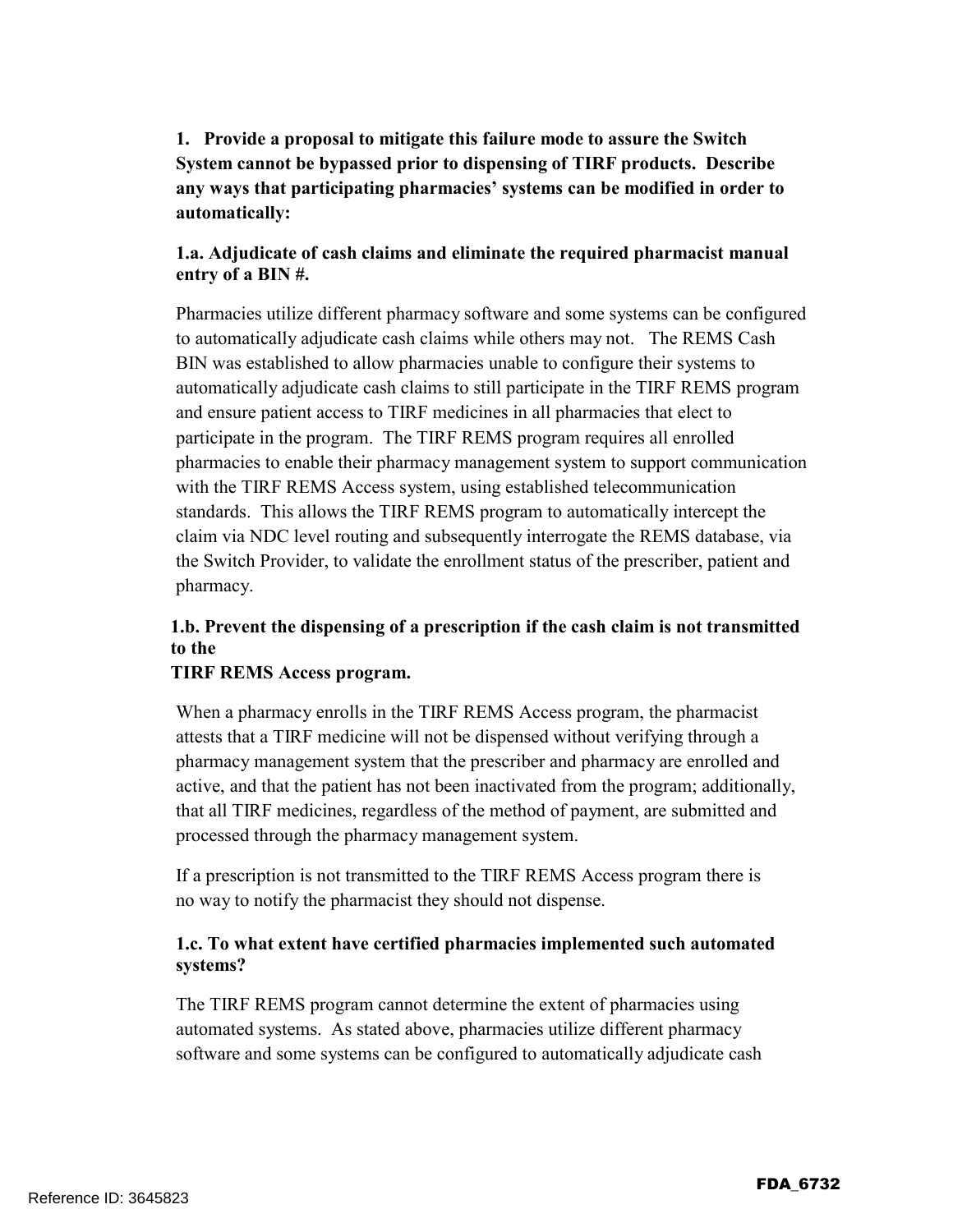claims while others may not. The REMS Cash BIN was established to allow pharmacies unable to configure their systems to automatically adjudicate cash claims to still participate in the TIRF REMS program and ensure patient access to TIRF medicines in all pharmacies that elect to participate in the program.

## 2. **Please explain the method used to identify the 7 cases/7 pharmacies reported in your 24- month REMS assessment. Is the method used to identify these cases comprehensive in identifying all such cases?**

If a prescription is not transmitted to the TIRF REMS Access program there is no way to identify potential non-compliance. All 7 instances were reported by stakeholders, (6 pharmacies and 1 prescriber), via a phone call into the TIRF REMS Access program call center. All call center agents are trained to identify potential non-compliant events and triage them to the Non-Compliance Review Team for further review, investigation, and appropriate corrective action to mitigate future occurrences.

#### 3. **Since the 24-month REMS assessment, have you identified any additional cases?**

Since the 24-month assessment data cut-off, (October 29, 2013), there have been 6 additional non-compliances cases that have been classified as not aware of the requirement to process cash claims through the TIRF REMS Program or were aware of the cash claim procedure but received a reject, yet dispensed a TIRF product anyway. In 4 of the 6 cases, the pharmacist submitted a claim, received a reject, but still dispensed TIRF medicine. Two cases involved a pharmacist who did not submit a claim prior to dispensing a TIRF medicine.

## 4. **Provide the root cause analysis of how these cases occurred along with the TRIG's proposed plan for future detection/identification of cases such as these.**

The root cause is the lack of clear messaging around the requirement for cash claim processing in TIRF REMS resources for pharmacists. As a result, the TRIG is proposing to modify TIRF REMS pharmacist resources to emphasize the importance of submitting cash claims to the TIRF REMS Access program. 5. **In your proposed modified FAQ, you ask pharmacists to transmit TIRF REMS CASH claims to the TIRF REMS Access Program using the REMS CASH BIN 014780. FDA has heard that pharmacies may be using other processes to transmit their TIRF REMS cash claims. Please confirm that these instructions will work in all pharmacies that participate in the REMS, and that**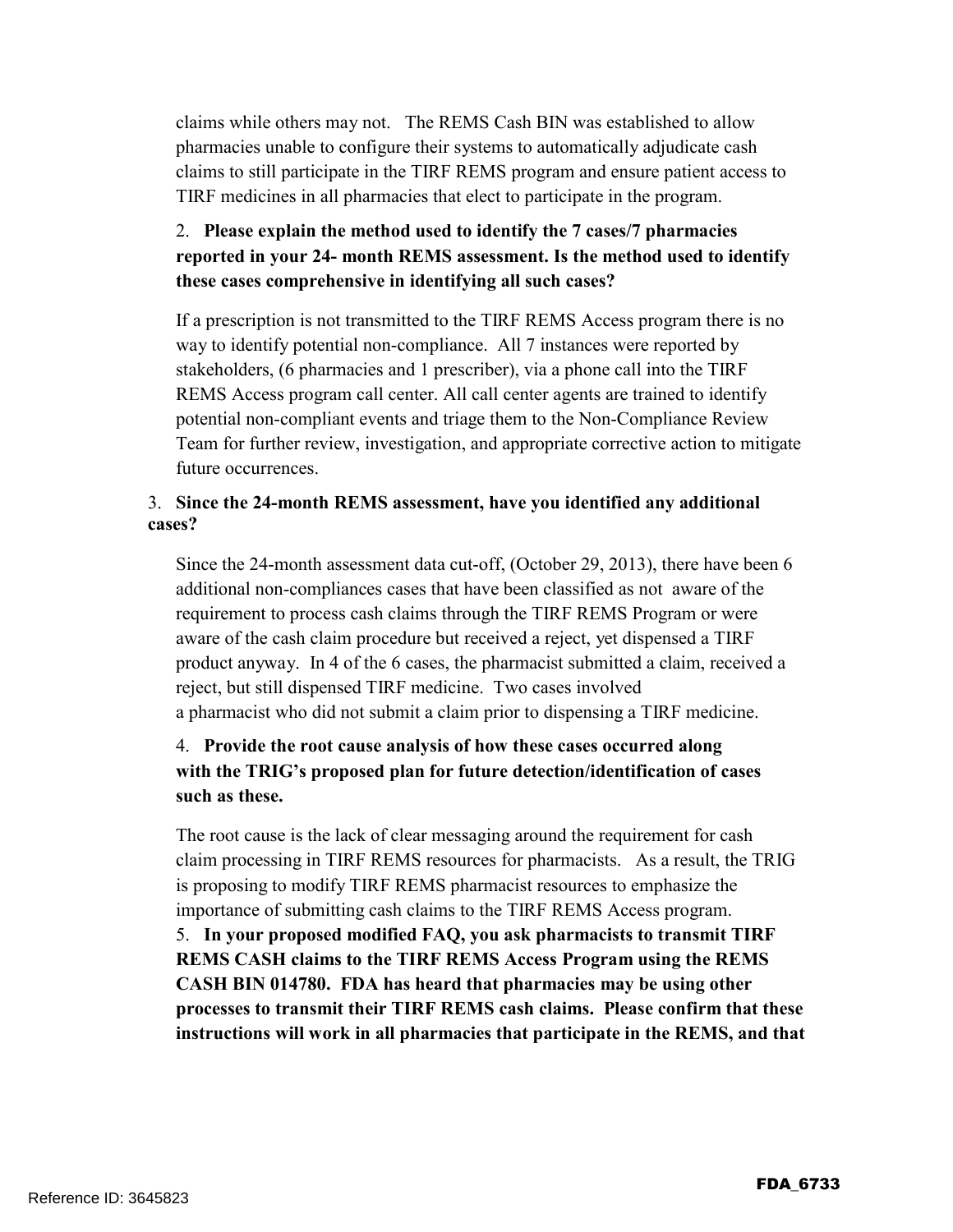#### **they will not interfere with those pharmacies standard REMS operating procedures.**

The instructions in our proposed modified FAQs will work in all pharmacies that participate in the REMS. As stated above, the REMS Cash BIN was established to allow pharmacies unable to configure their systems to automatically adjudicate cash claims to still participate in the TIRF REMS program and ensure patient access to TIRF medicines in all pharmacies that elect to participate in the program.. Some pharmacies may use a different BIN for cash claims; however, the program intercepts the claim via NDC number, regardless of the BIN used, and subsequently interrogates the REMS database, via the Switch Provider, to validate the enrollment status of the prescriber, patient and pharmacy.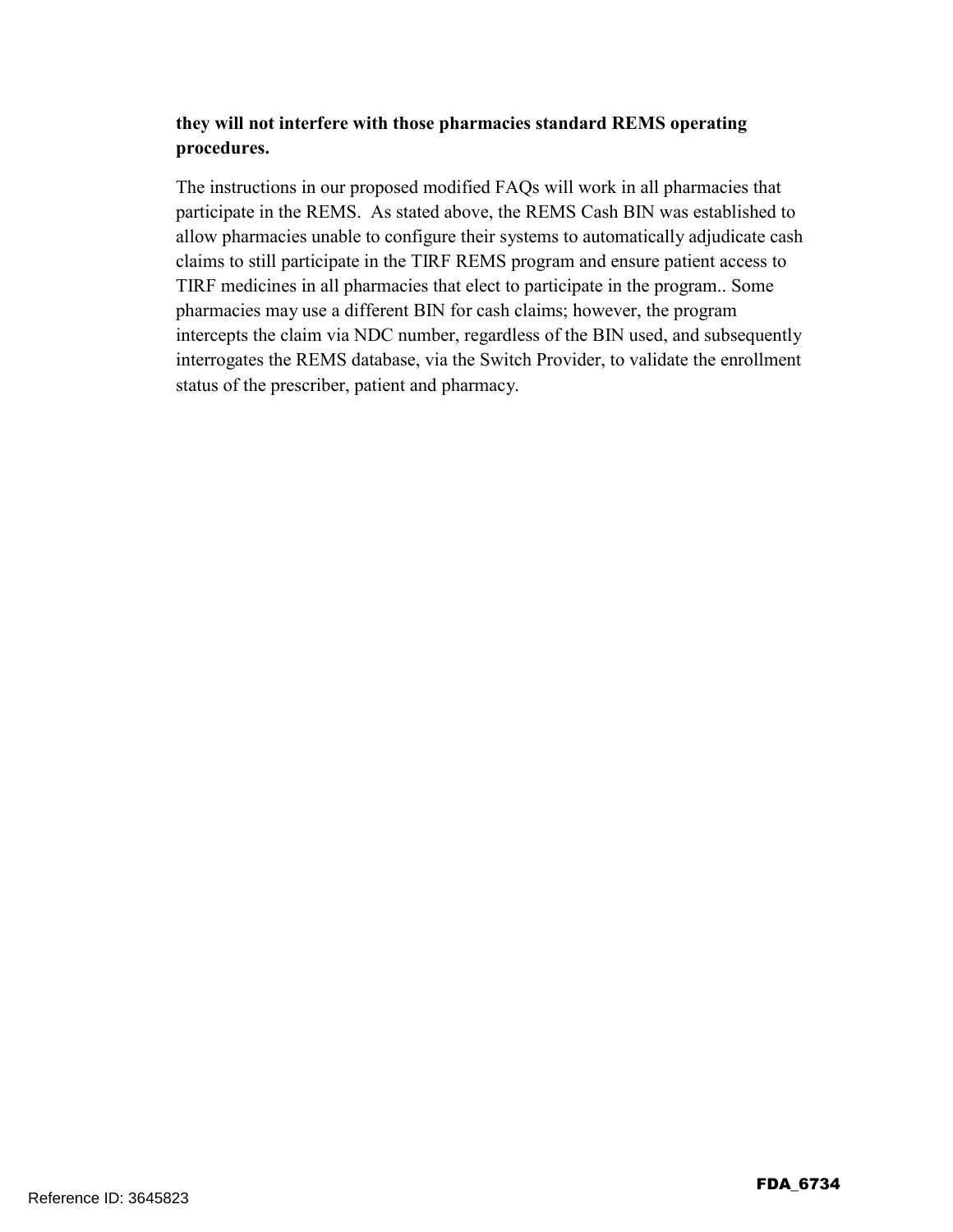## Appendix E: TIRF Website Prototype Changes

TIRF Website Prototype Changes

 $(b)$  $(4)$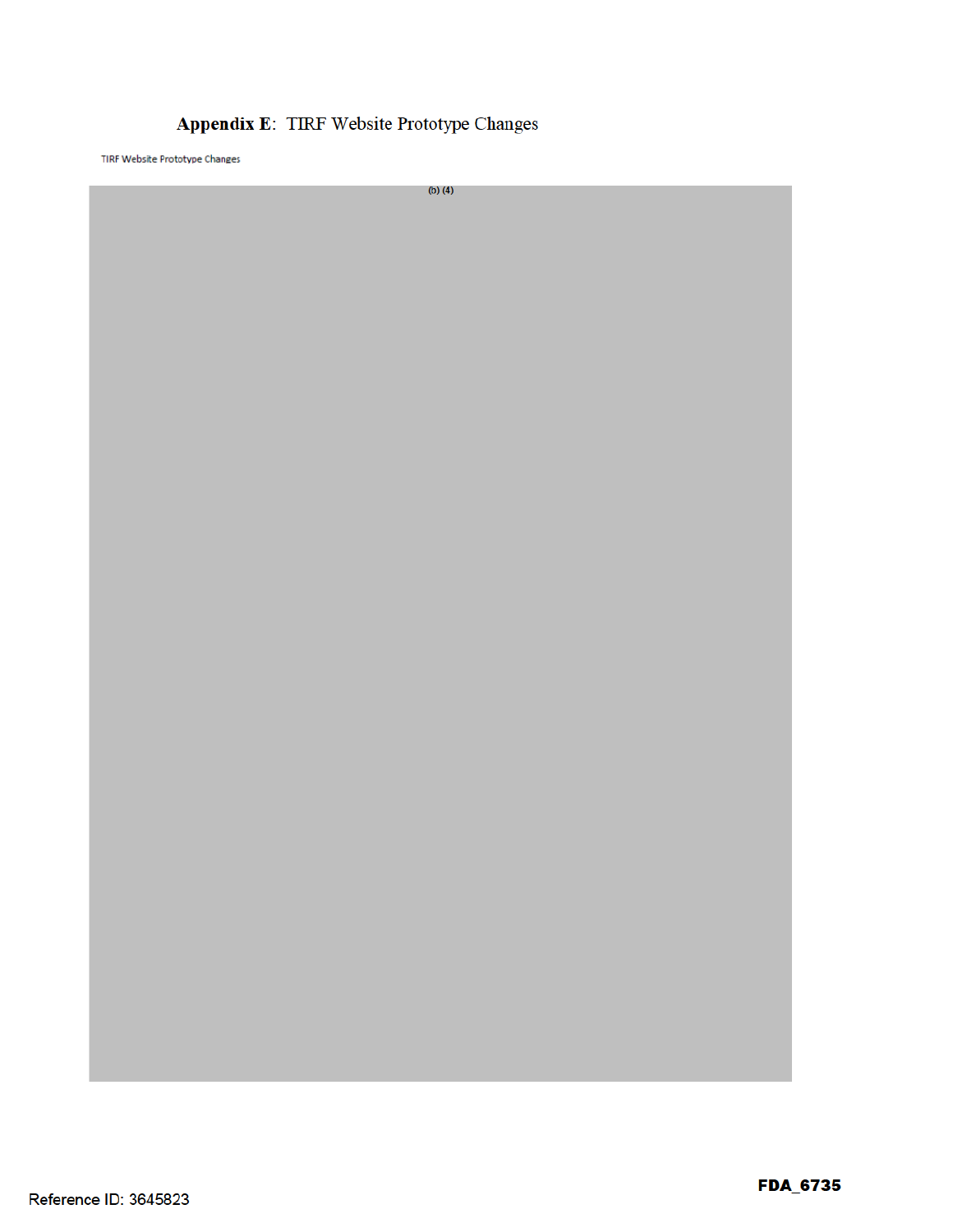

 $\overline{(\ }$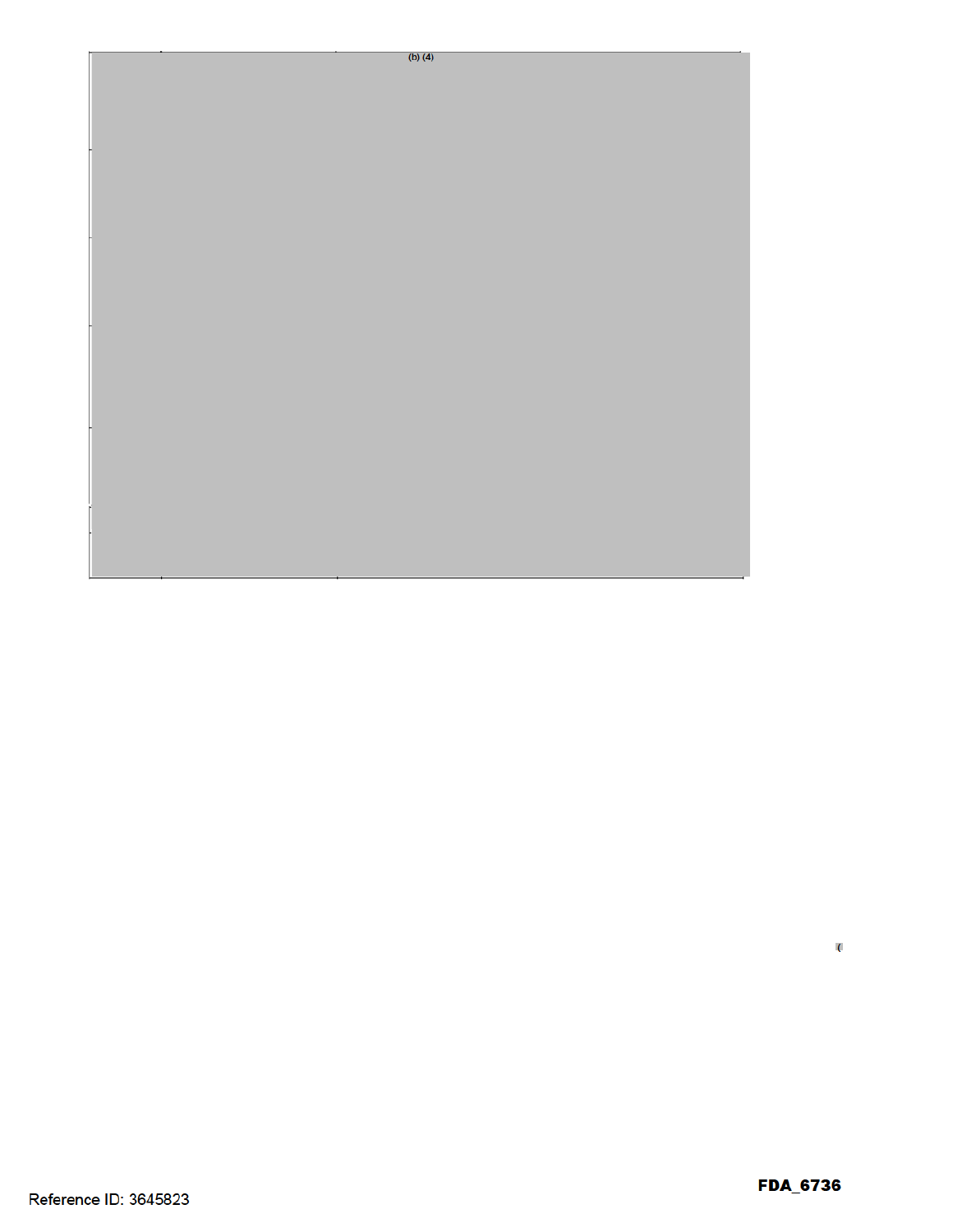Initial REMS approval: 12/2011

Most recent modification: XXXXXX11/2013XX/2014

#### TRANSMUCOSAL IMMEDIATE RELEASE FENTANYL (TIRF) RISK EVALUATION AND MITIGATION STRATEGY (REMS)

Comment [A1]: Most recent modification date will be updated to reflect the final REMS modification approval date

Formatted: Numbered + Level: 1 + Numbering Style: I, II, III, ... + Start at: 1 + Alignment: Right + Aligned at: 0" + Indent at:  $0.25"$ 

FOLLOWING THIS PAGE, FDA\_6738 TO FDA\_6997 WITHHELD IN FULL AS B(4)/CCI (PROPOSED/DRAFT REMS WEB MATERIALS)